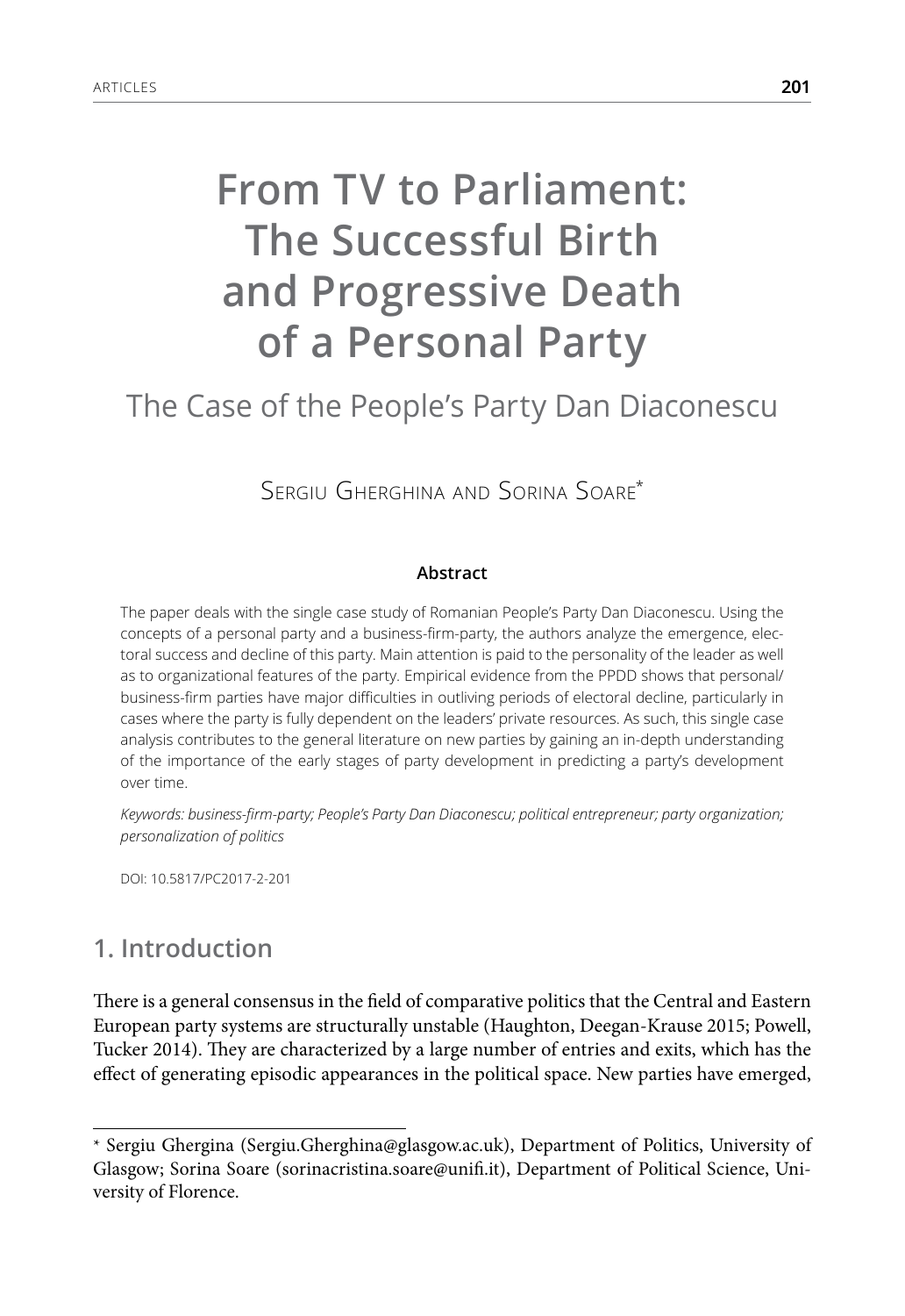even in once stable systems such as the Czech Republic or Hungary, and have gained seats in Parliament (Kopeček 2016; Havlík 2015; Haughton, Deegan-Krause 2015; Hanley, Sikk 2014; Hanley 2012; Haughton et al. 2011). In this context, Romania has particular features that make it a relevant case for analysis (Haughton, Deegan-Krause 2015). First of all, note that populism had a history of stability for two decades, with the political space divided among the same actors. In addition, after 1992, for twenty years no new parties gained seats in the legislature, although numerous exits occurred. However, the November 2012 Romanian elections allowed a newly-formed party to enter parliament. Founded in 2011, the People's Party – Dan Diaconescu (Partidul Poporului – Dan Diaconescu, PPDD) has rapidly progressed from obscurity to being the third largest party in the legislature, gaining approximately 15% of the votes. In this respect, the PPDD is a relevant case due to its ability to overcome institutional obstacles such as the legal registration procedures, electoral system, or public funding (Gherghina, Jiglau 2012; Gherghina, Chiru 2013) and to mobilize a large share of the electorate when competing against major mainstream parties and other populist parties. It is initially unclear how a political party formed only one year before elections could achieve these results. Our paper looks at this empirical puzzle from the perspective of the party and argues that the PPDD maximized its electoral support through a combination of features belonging to the categories of personal (McDonnell 2013; Calise 2000) and business-firm parties (Hopkin, Paolucci 1999). The party opted for a 'shortcut' strategy that involved a strong leader, controlled elite, weak organization, and mobilization through leaders' resources.

The PPDD's rise matches the tradition of personalized politics in post-communist Romania. Starting with the regime change in 1989, the transition to democracy was inaugurated under the sign of a revolutionary-based conception of political leadership molded on Ion Iliescu's symbolic closeness to the masses, informally transformed into a necessary condition for the emergence and electoral success of party leaders. The adoption of a semi-presidential form of government has further emphasized the relevance of personal leadership by concentrating the electoral campaign on the features (and resources) of the candidates. In direct consequence, beyond the constitutional codification, Romanian presidents have become more and more empowered at the expense of Parliament, the government and parties, a process which has generated institutional clashes and political deadlocks such as those of 2007 or 2012 (Gherghina, Soare 2016). In parallel, fluid electoral behaviors and the media's focus on party leaders have further enhanced the space of political maneuvering for individual personalities from both within and outside the political establishment. Such personalities have often tended to bypass intermediary institutions (including their own parties) in their appeals to voters.

In this context, the PPDD is a by-effect of the personalized politics in post-communist Romania, not only because the party succeeded, at least temporarily, in overcoming the institutional barriers and competing with long-established parties, but also because the party's life span has been fully dependent on the visibility of the leader-creator of the party. The appeal of this party-creator failed to translate into electoral success after 2012. Indeed, the 2014 European elections testified to the vulnerability of the party in a relatively crowded arena of personal parties (i.e. the Conservative Party (Partidul Conservator, PC) and the Party Popular Movement (Partidul Mișcarea Populară, PMP)). The PPDD scored 3.67%,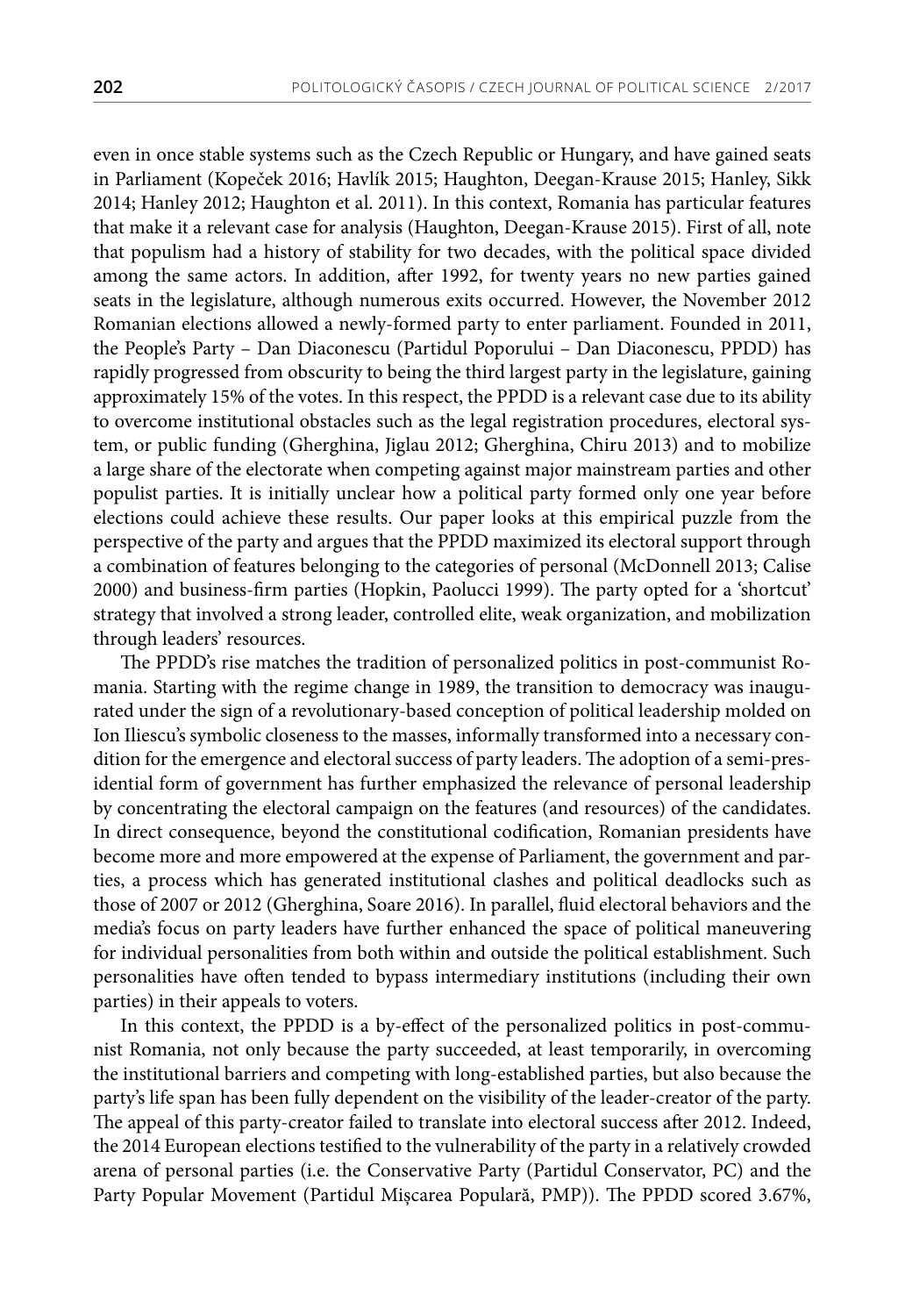below the electoral threshold. Several months later, Dan Diaconescu ran for the Presidency of Romania, obtaining only 4.03% of the votes. Overall, the party founder's judicial issues<sup>1</sup> resembled a death in two stages. In 2013, the party founder's TV chain lost its broadcasting licence, which had been a key determinant of the PPDD's electoral success. After the party's 2014 electoral failure, the 2015 jail sentence handed down to Dan Diaconescu for blackmailing a mayor and a businessman, by threatening to reveal compromising information regarding them as part of the 'Dan Diaconescu Direct' TV show, marked the informal end of the party. Note that a splinter of PPDD, the National Democratic Party (Partidul Național Democrat, PND), had been registered as a party in November 2014 (in parallel with the Presidential elections). Led by former PPDD members of Parliament, the NDP progressively imposed its control over the former PPDD parliamentary group. Five months after Diaconescu's sentencing, the remaining PPDD members merged with the National Union for Romania's Progress (Uniunea Națională pentru Progresul României, UNPR).<sup>2</sup>

By putting together this synthetic description, we can see that the lifespan of the PPDD was barely five years, covering an emergence phase in 2011–2012, an establishment phase in 2012–2014 and a post-2014 phase of decline. This particularly short life span is highly important considering that there is a consensus in the literature that, 'unlike the human life cycle, the longer a party is around, the less its death is expected' (Bolleyer 2013: 12). Our assumption is that the party's inability to maintain and consolidate its electoral support after the 2012 national breakthrough is strongly dependent on the conditions of party formation as well as on the features of its leader-creator. A personal/business-firm party is primarily a structure for successful electoral mobilization; the absence of 'profit' (i.e. electoral results translated into access to local, national and/or EU offices) equates to a major downturn in the leader's capacity to maintain cohesion within the party in office and hence further weakens the party's infrastructure in both the central office and on the ground. Empirical evidence from the PPDD shows that personal/business-firm parties have major difficulties in outliving periods of electoral decline, particularly in cases where the party is fully dependent on the leaders' private resources. As such, in our understanding, this single case analysis contributes to the general literature on new parties by gaining an in-depth understanding of the importance of the early stages of party development in predicting a party's development over time.

With a focus on the 2011–2012 phase of party emergence, we use a qualitative approach with data from public discourses, party documents, and media reports. The remainder of the paper is structured as follows. The first section provides a brief overview of the literature and insights regarding the conceptual background. The next section highlights the rationale for the case selection. The third section discusses the formation and development of the PPDD with an emphasis on the party's origins and the role of individual initiative in setting it up. The fourth section deals with its ideology and organization. The fifth part analyses the determinants of the PPDD's electoral success and argues that the exclusive exposure of the candidates through the party leader's TV-station had a major effect on electoral outcome. In this context, the two factors contributing to the party's electoral success were its emotional style of campaigning and the party's dependency upon its leader. The final section summarizes the major findings and discusses the implications of our study.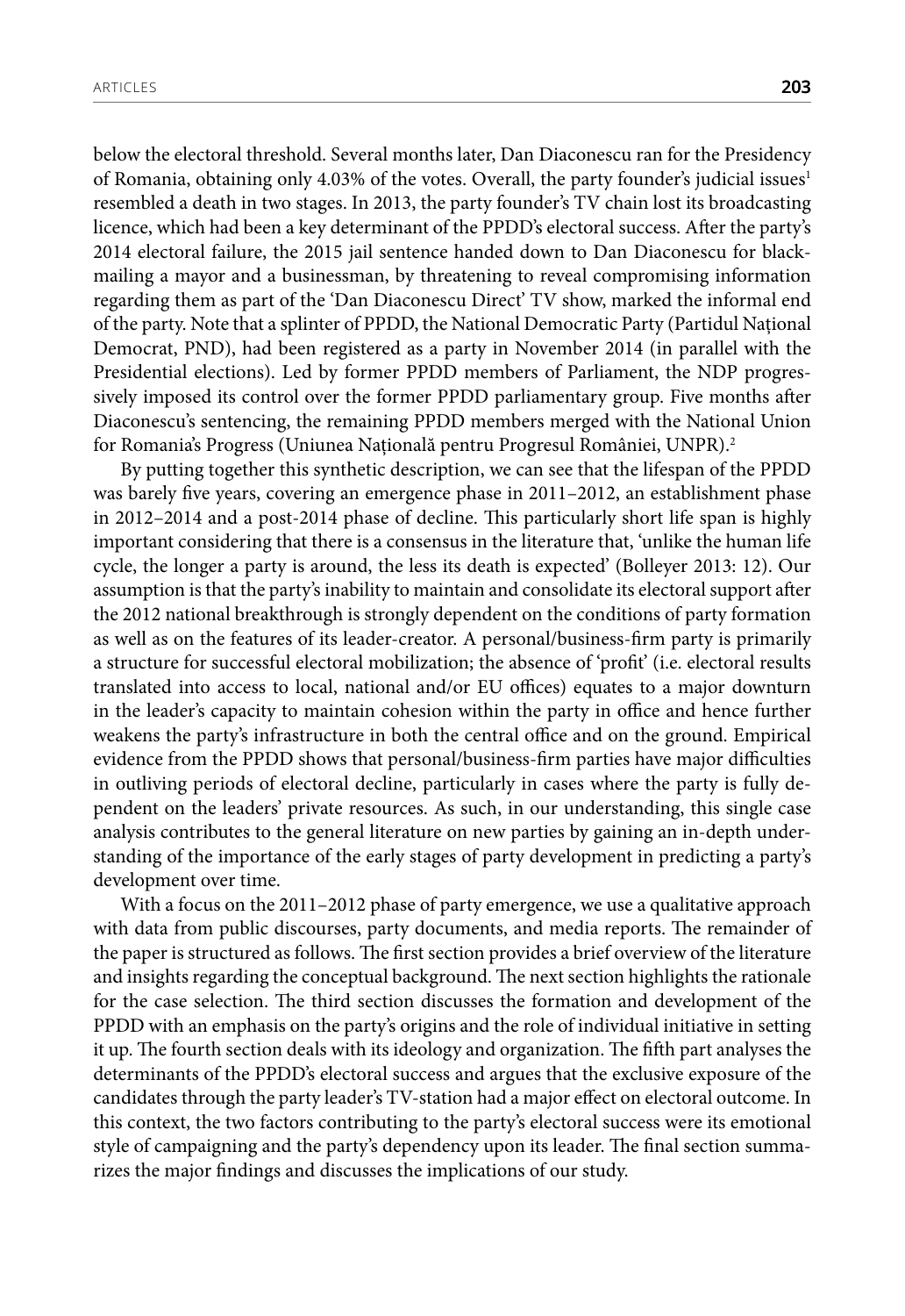### **2. The impact of the initiative of political entrepreneurs in contemporary party politics**

Intimately linked to democracy, political parties are a multifaceted object of research. According to a classic definition, parties are organized attempts to get access to power (Schattschneider 1942: 283). The benefit from being in power motivates parties just like seeking profit justifies competition among commercial enterprises. Considered primarily responsive to the electorate and the competition (Schlesinger 1968), political parties are not classic voluntary organizations seeking to realize broad objectives. Instead, they behave like a type of 'business firm', mainly oriented towards the satisfaction of the specific interests of the political entrepreneurs (Schlesinger 1984). While an extensive body of literature has analyzed the representative functions of parties, starting with Key (1964) and Kirchheimer (1966), the focus shifted towards the transformation of parties in electoral agencies. Among several dimensions of party change, Kirchheimer underlined members' loss of political weight as well as the strengthening of leaders' organizational power. Implicit in this approach, the professionalization of the party organization was explicitly developed by Panebianco (1988: 264) in relation to the diffusion of the electoral-professional party with its increased appeal to the electorate and the pre-eminence of personalized leadership. Taking this one step further, the concept of cartel-party also laid emphasis on an increased professional and technocratic party 'focused less on differences in policy and more (...) on the provision of spectacle, image and theatre' (Katz, Mair 2009: 755).

#### 2.1. Personal parties

These transformations have altered perceptions of the relationship between citizens and political parties (Karvonen 2010: 1). Within a process of the individualization of social life, according to which people tended to perceive themselves first and foremost as individuals rather than parts of groups (Giddens 1991; Bauman 2001), the salience of social structures based around class, gender or religion as central determinants of party choice and electoral behavior diminished. In addition to the paths of inter and intra-party democracy followed in some countries, there are cases in which contemporary politics has developed in the direction of a personalized arena 'in which the political weight of the individual actor in the political process increases over time, while the centrality of the political group (i.e., political party) declines' (Rahat, Sheafer 2007: 65). Although not universally accepted by the literature (Karvonen 2010; Heffernan 2013), various phenomena have been associated with this pervasive personalization, both causes and consequences of the salience individual politicians have in shaping relationships between parties and voters/citizens. Along these lines, the thesis of presidentialization suggests that heads of government behave more and more like presidents at the expense of parliamentary and party actors (even in parliamentary systems) (Poguntke, Webb 2005).

Moreover, according to a pervasive process of mediatization of politics (Mazzoleni, Schulz 1999), political institutions in general, and, more specifically, political parties, have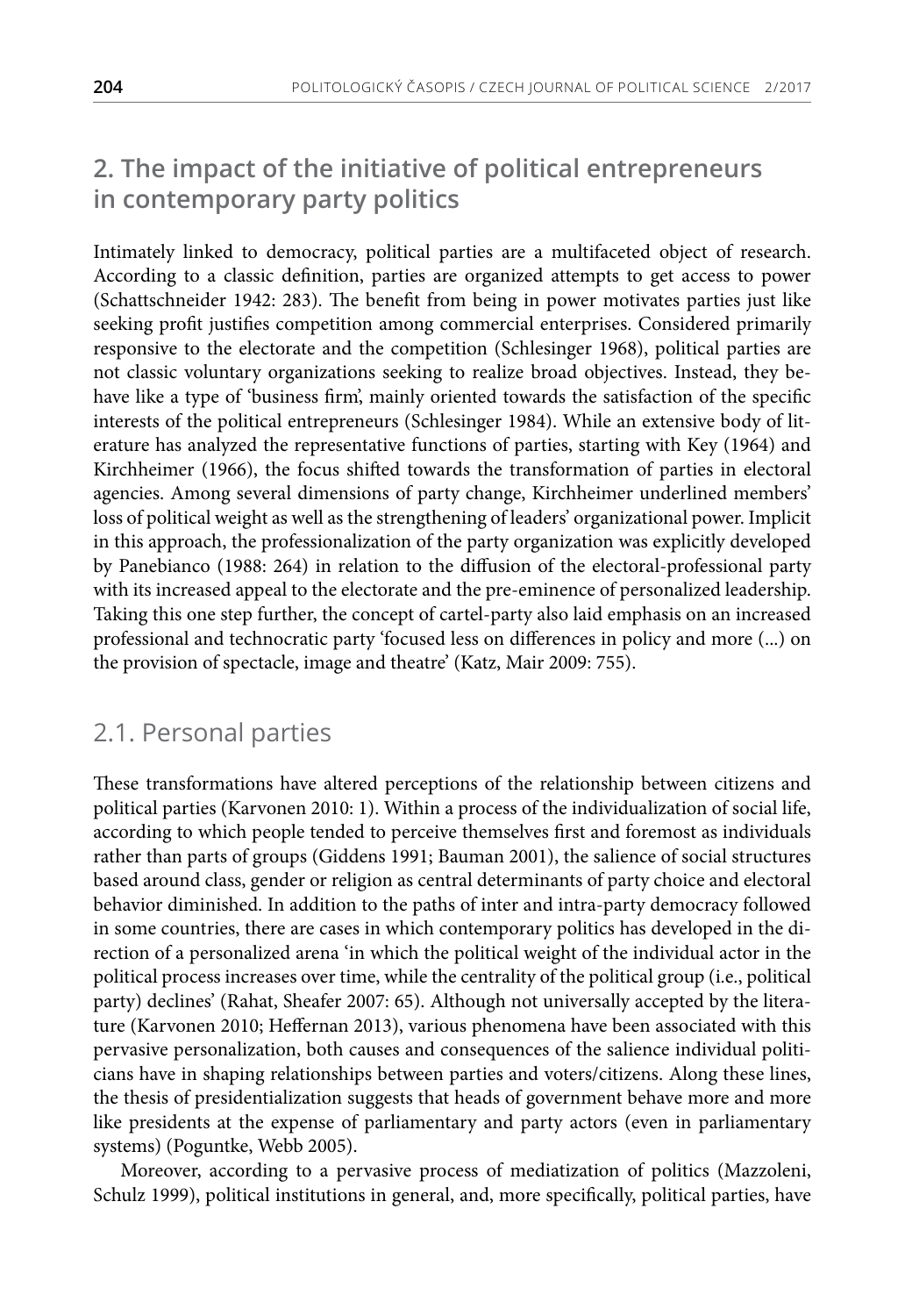become increasingly dependent on media and the logic through which the media present and transmit information (Altheide, Snow 1979: 10). In this sense, scholars have discussed the adoption of Americanized campaign methods (Swanson, Mancini 1996: 6), located specifically in the major impact television has had on the salience of political leadership (Gunther, Mughan 2000), and have also analyzed the influence of opinion polling and the focused information available about voters and, more in general, the transformed styles and strategies of political communication. In the 21st century, information updated in real time has diminished the distance between the governed and the government, while electoral processes have become increasingly centered on party leaderships. Thus, the contemporary audience in democracies has dealt more with political leaders (as individuals) than parties (as groups) or their platforms (Manin 1997; Karvonen 2010) and 'a symbolic closeness to the masses has become a necessary condition for emergence and electoral success of a political leadership' (Garzia 2011). As such, either as a form of mutualism, tantamount to a shared benefit between parties and their leaders, or as an unbalanced profit, whereby leaders concentrate most of the advantages while the host-parties' structures are exploited and lose their autonomy, the focus on leaders seems to be experienced not only by new parties, but also by traditional ones.

In this context, the concept of personal party has become a regular reference in relation to three main features: '(1) the party is the product of a leader rather than he or she the product of a party; (2) party communications are focused on the leader; and (3) the leader dominates the party, especially in terms of decisions regarding candidates, policies and alliances' (McDonnell 2013: 221–222). Panebianco's electoral-professional party was to be considered the model of a genus of 'electoralist parties' among which these parties find their place. The species under this genus share several common features such as having a thin organization, primarily focused on electoral functions, and a high dependence on 'modern' campaign techniques coherent with the relevant role granted to the personal appeal of the party leaders (Gunther, Diamond 2003: 185). The pure electoralist party type concerns the so-called 'personal parties', whose exclusive rationale is to support the leader in winning elections. Although these parties resemble the traditional structures of local notables, they are described as 'organizations constructed or converted by an incumbent or aspiring national leader exclusively to advance his or her national political ambitions' (Gunther, Diamond 2003: 187). The leader becomes the fulcrum around which the party is built and intra-party decisions are not taken but communicated by the incontestable leader. The latter occupies a strategic position in the electoral market and guarantees an electoral advantage for his or her party. According to McDonnell's in-depth analysis of the Italian case, personal parties feature a communication strategy that is centered on the image of the party-founder and a high degree of concentration of (in)formal power in his/her hands. Moreover, the personal party's expected lifespan depends on the political lifespan of the leader-creator. This is in line with the literature on party institutionalization: the more institutionalized the party organization, the less autonomy the founding leaders are supposed to have within the party (Harmel, Svåsand 1993). In other words, parties built from the top down, in which not only the organization is dominated by the leadership, but the party's image and campaign strategies are as well, are not necessarily personal parties. The necessary criterion that allows us to separate the wheat from the chaff (that is, the personal parties from a variety of personalized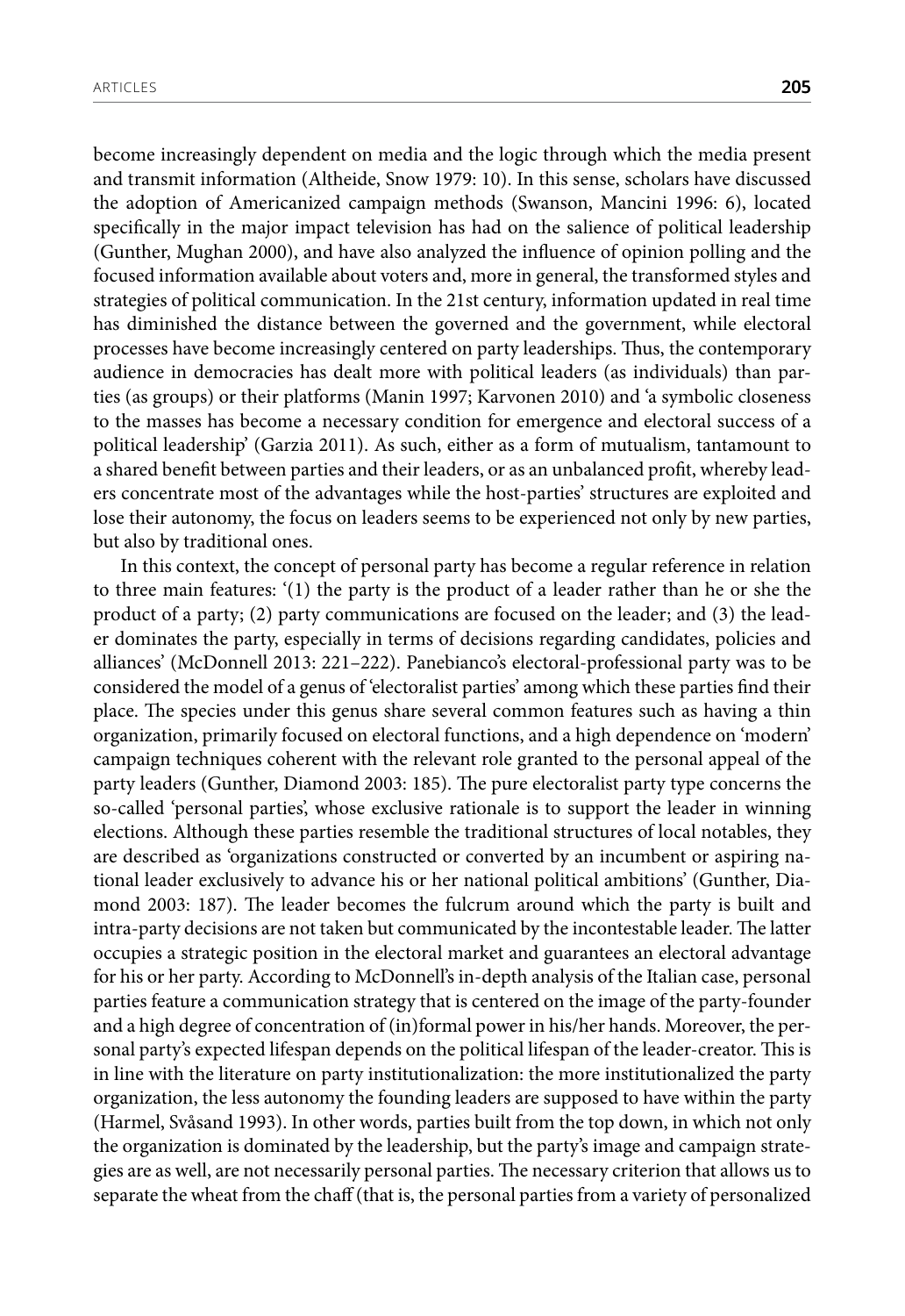parties) is the synchronization between the party's organizational survival and the political lifespan of its founder-leader (McDonnel 2013: 223).

#### 2.2. Business-firm parties

Although it deals with the same topic – new parties centered on their founder-leader – the literature on business-firm parties focuses on somewhat different issues. More specifically, according to the literature, these parties tend to emerge outside the political establishment. The private experience brought by these leaders into politics tends to be extended to their political capacities: a successful entrepreneur equals a successful politician able to influence the public debate and efficiently amend the political agenda. Other relevant features that complete the corpus of parties built on a business firm framework are (1) reduced party bureaucracies, (2) the externalization of technical tasks, *in primis* in the communication area, by intensively involving communication experts and survey institutes that deal with voters mainly as 'consumers', and (3) limited grassroots membership (Hopkin, Paolucci 1999: 333).

Business-like parties echo an entrepreneurial spirit adapted to politics with their focus on a rational-efficient way of doing politics that is in line with the professional-electoral dimension of the management of political competition. This rational organization does not clash with the allegiance to the party-founder, considering that there is only one center of power – the leader – clearly and unanimously accepted within the party; any kind of dissent is forbidden. The party organization tends to display full servility to the leader; potential discontent might determine the loss of all the material (or symbolic) advantages guaranteed by the leader. Last but not least, similarly to an economic market, voters are treated as 'consumers' to be seduced by a perfectly-tailored product. Hence, the rhetoric employed is crafted by appeals to impulses and emotions. Complementary to these differences in the origin and behavior of the leader, there are important similarities between the types presented.

As is the case with personal parties, the leader of a business-firm party has multiple roles: sponsor, (in)formal leader, candidate, coalition maker, strategy designer etc. This extensive role in the party lifespan is reinforced by the smart use of media, in particular in the leader's political launch, by providing not only an increased visibility but also a legitimacy for the political project in the eyes of the citizenry. In our understanding, these parties are essentially personalized parties whose organizational future can be extended beyond the career of the founder-leader.<sup>3</sup>

Overall, building upon the types of symbiotic interactions identified in biology, with regard to business-firm model of parties, we can potentially identify a form of mutualism based on benefits shared between the leader and the party organization. The organisation lacks some of the essential 'nutrients' for achieving political relevance by itself; these resources are provided by the party-leader. With regard to personal parties, the relation between the leader and the party organization is analogous to a form of parasitism. The leader takes the full benefit from this relation and controls the potential of the party organization to be autonomous; the very survival of the organization depends on the life span of the party founder.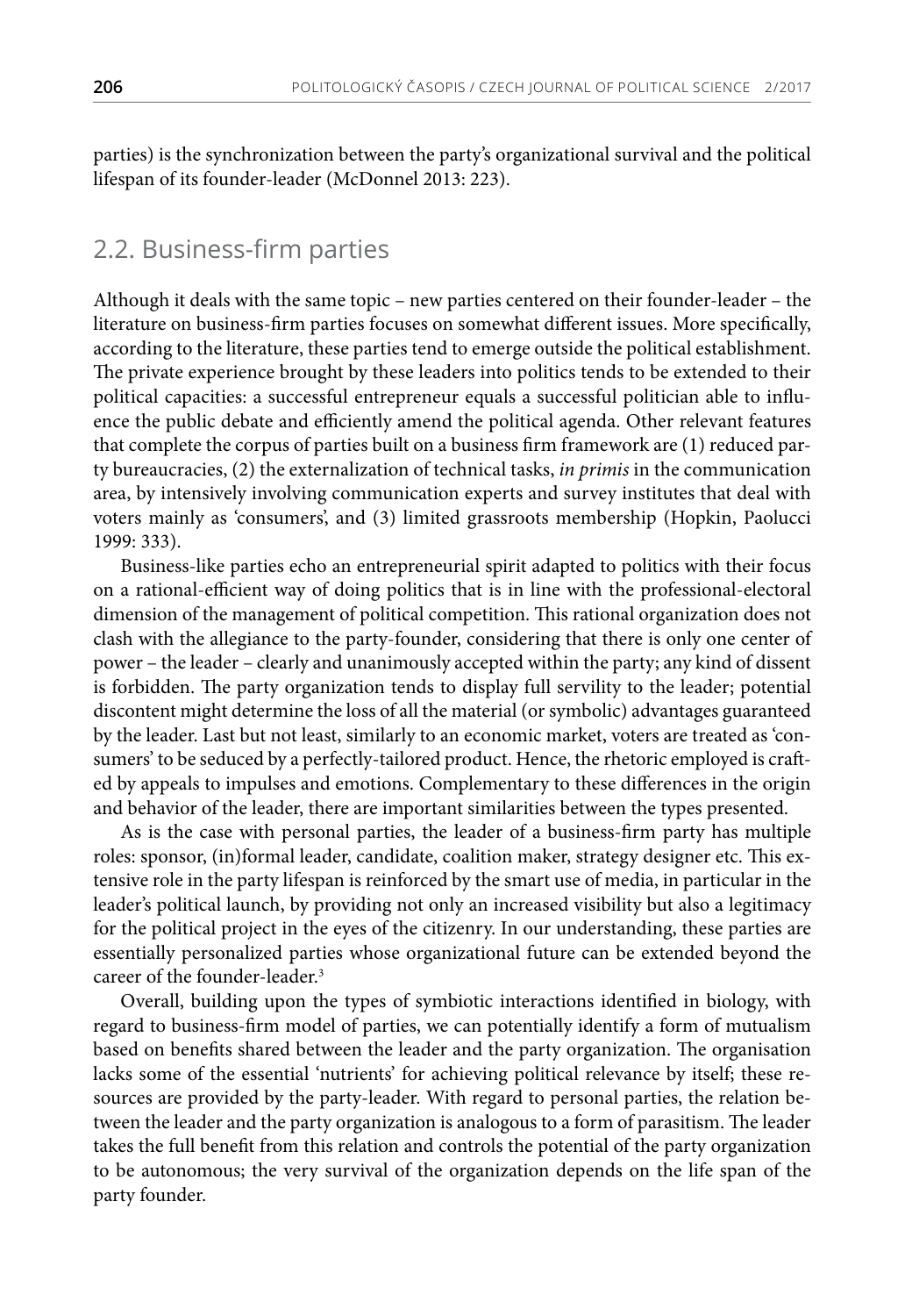The multiplication of new parties strongly dependent on their leaders has led to a proliferation in literature that aims to provide definitions, descriptions and more or less extensive lists of determinants of their survival/failure.4 This literature associates the hierarchical organization and the centralized control exercised by party leadership with these parties' increased ideological flexibility. Not surprisingly, personal and personalized party models are often identified among the populist family (Keman, Krouwel 2006). From an ideological perspective, most of these parties comply with the minimal definition of populism (Mudde 2004). Their political worldview divides society into the pure and homogenous people and the corrupt élites and manifests their hostility to representative politics and traditional intermediary organizations by arguing that 'politics should be an expression of the *volonté générale* (general will) of the people' (Mudde 2004: 543). In summary, while populism refers to their ideological flexibility, the personal and business-firm features refer mainly to their organization and electoral dimension (with a focus on communication strategies).

#### **3. The case selection: party politics and private initiative entrepreneurs in post-communist Romania**

The empirical evidence chronicles a connection between media, business and politics in post-communist Romania and focusses on the case of the Conservative Party (Partidul Conservator, PC), a pivotal actor in almost all coalition governments from 2000 until 2014. The party was founded in 1991, but failed to gain political relevance before the 2000 elections, when it formed an electoral coalition with the social democrats. As in the case of other similar experiences identified across the region (i.e. the Czech party ANO), the party founder's leap from the economy to politics was facilitated/supported by the media-based private capital of its founder-leader, Dan Voiculescu.5 However, in this case, the party is less the reflection of the leader (and his specific worldview) and more a strategic extension of the leader's interests in Romanian party politics. All in all, out of the 11 Romanian cabinets between 2000 and 2015, the PC has been involved in six (Năstase Cabinet 2000–2004, Tăriceanu 1 cabinet 2004–2007, Ponta I–IV cabinets 2012–2015).

How can the focus on the PPDD be explained? In our view, three intertwined arguments justify the focus on the PPDD.

There is, first, an issue of opportunity, considering that there has been relatively little previous research on the PPDD (e.g. Cinpoeș 2013; 2015; Nicolescu, Basiul 2013; Gherghina, Mișcoiu 2014).

There is also an issue of intrinsic relevance. Without considering the most recent legislative elections<sup>6</sup>, the PPDD is the only Romanian party that successfully overcame the institutional barriers of one of the most restrictive models of party law in the EU (Casal Bértoa, Biezen 2014). Moreover, the impressive breakthrough into the national parliament was in the context of a complex Mixed Member Proportional system rather than the current, more permissive, proportional system.

Finally, but importantly, there is an issue of theoretical relevance. This analysis allows us to disentangle the peculiar organizational features of the PPDD, considering that the party pursued neither the formation of a membership organization (i.e. it had difficulties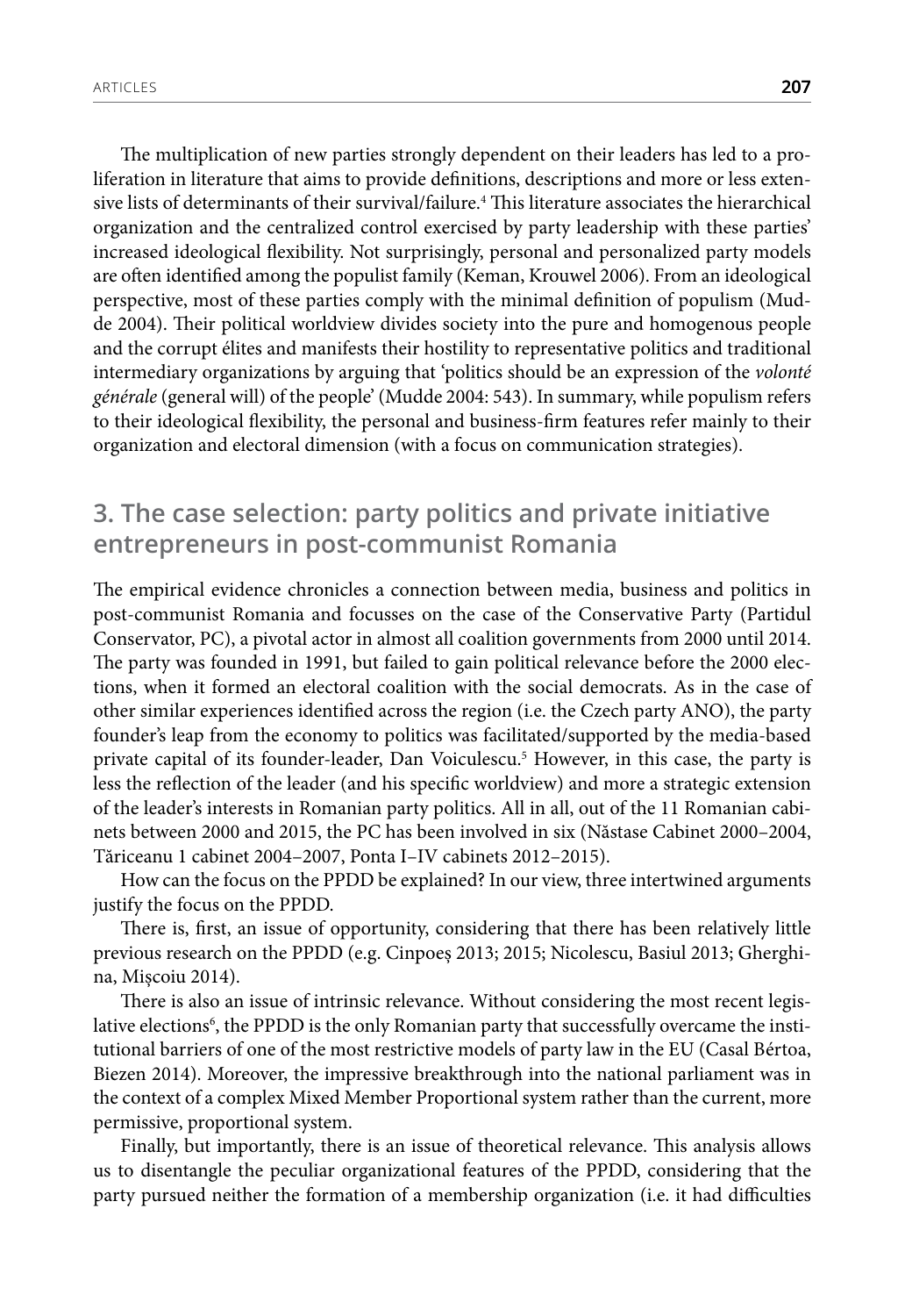in fielding candidates in all constituencies) nor the development of a compelling manifesto. Instead, it emerged on the basis of the leader's private business – a TV station (OTV) that had a double task. In direct connection with the organizational dimension, there is the peculiarity of the PPDD's ideological profile and its intimate connection with the OTV, the private channel of communication that helped Dan Diaconescu to connect with the electors and convey his communicative qualities. This dependence on TV was such that we might even speak of a TV-party raised to parliamentary status not by the novelty of its program or the strength of the organization, but by the party founder-leader's personal audience and masterful use of TV for publicity and electoral gain. As will be seen in the succeeding sections, the organizational features delineated in the formation phase have been significantly important in both the evolution of the party and its decline.

This case study shows that both the party's outstanding electoral success and its abrupt and rapid decline can be traced back to the same two factors. First, there is the individual entrepreneur with limited interest in forming a durable organization, an aspect considered of major relevance for parties' electoral performance (Bolleyer 2013; Tavits 2013; Gherghina 2014). The second factor is the decisive importance of the founder-leader's private business in explaining both the support in the party's electoral breakthrough and its post-2012 evolution. Considering the above, the following sections illustrate how the PPDD displays features associated with personal and business-firm parties in its party organization and communication (both content and style).

#### **4. The PPDD's formation: the importance of the individual initiative**

The European experience over the last half-century indicates that the emergence of populist parties usually takes place around a strong charismatic leader and is associated with political, economic or social difficulties (Tarchi 2015). The formation of the PPDD follows this pattern. Founded in 2011 as a reflection of Dan Diaconescu's growing political ambitions7 , the party gained visibility from the highly mediatised judicial problems of its leader. Diaconescu was imprisoned and released in the absence of substantial evidence. Based on this episode, his entire discourse was framed around the conspiracy of the state against an ordinary Romanian citizen who was not guilty of any crime. In general, the PPDD appears to be the by-product of its founder's private wealth and of an intimate connection with the world of media. As a consequence, the party was staffed by people under professional contract to the party leader. For example, Diaconescu's private lawyer became the leader of the parliamentary group in the Chamber of Deputies, while the host of an OTV show became the leader of the parliamentary group in the Senate.

In addition to the existence of a strong leader, the PPDD was formed as a voice against the economic and political instability in the country. The financial crisis had a deep and lasting effect in Romania. The coalition government between December 2009 and February 2012 launched austerity measures that greatly affected the population. The measures revealed structural weaknesses that had already placed Romania as the second poorest coun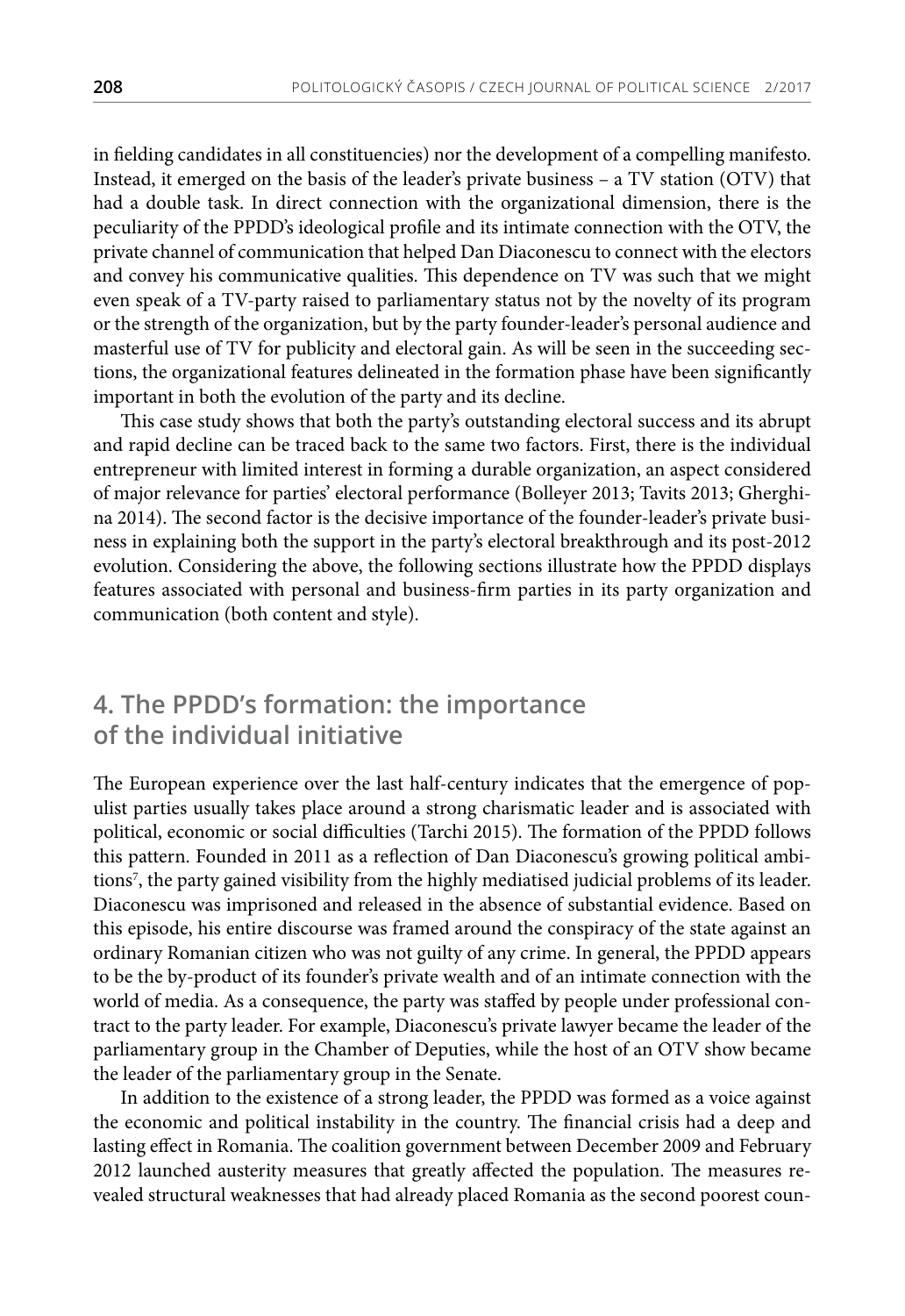try among the EU Member States. The existence of new economic hardships was combined with the older problems of a widespread perception of corruption, general disenchantment with democracy, and low levels of trust in the domestic political institutions.<sup>8</sup> Formed in a shaky environment, the PPDD continued to benefit from the political instability that emerged when the party of the president, the Democratic Liberal Party (Partidul Democrat-Liberal, PDL), left the government coalition after two votes of no confidence in three months. The co-habitation between a social democrat Prime Minister and a PDL-endorsed President led to severe institutional clashes (Gherghina, Soare 2016) that allowed the PPDD to use a populist discourse oriented against the entire political elite in the typical form of 'us vs. them'.

By emphasising his lack of previous political engagement, even before the organization of the party, Diaconescu portrayed himself as the voice of the genuine representation of post-communist challenges. He assumed a role comparable to the figure of the ancient *tribunus plebes*, claiming the right to intervene in order to fight the unjust acts of the establishment, together with their dominant ideas (i.e. the austerity measures). The same arguments were used in order to attack the so-called conspiracy on the part of the establishment that blocked his party's legal registration process between 2010 and 2011. The first attempt at registration dates back to 2010; the registration file referred to the name 'People's Party'. Various challenges were formulated against the initial positive ruling on the registration issued by the Court of Bucharest in November 2010. A new registration procedure was launched in April 2011, twenty days after the Court Appeal ruled in favour of the previously formulated challenge. The new filing mentioned a different party name: 'People's Party Dan Diaconescu'.<sup>9</sup> In July 2011, the party's request was denied on the basis that a private name and surname were mentioned in the party's name. Two months later, on the 19th September 2011, the party finally registered.

From the very beginning, the PPDD made use of the party-founder's resources and visibility. This fusion between the party and its leader-founder affected both the choice of a hierarchical organizational dimension and the amateur style of organizational management.

#### **5. Organisational features: between improvisation and legal requirements**

The organizational structure between the party's formation in September 2011 and the December 2012 legislative elections included the party's central office in Bucharest as well as the party in the field. On the ground, the party developed swiftly and, less than half a year after its formation, the PPDD had territorial organizations in almost all the Romanian counties (i.e. territorial administrative division of the country) and in many cities and towns. The party registered in 2011 with a network comprising 27 county-level organizations. One year later, the Party had county-based organizations in 35 out of the 42 Romanian counties. The territorial organization aided the party in the 2012 electoral year, although, the leader remained in charge of the recruitment of candidates. In the June 2012 elections, the party fielded candidates in many constituencies and managed to come third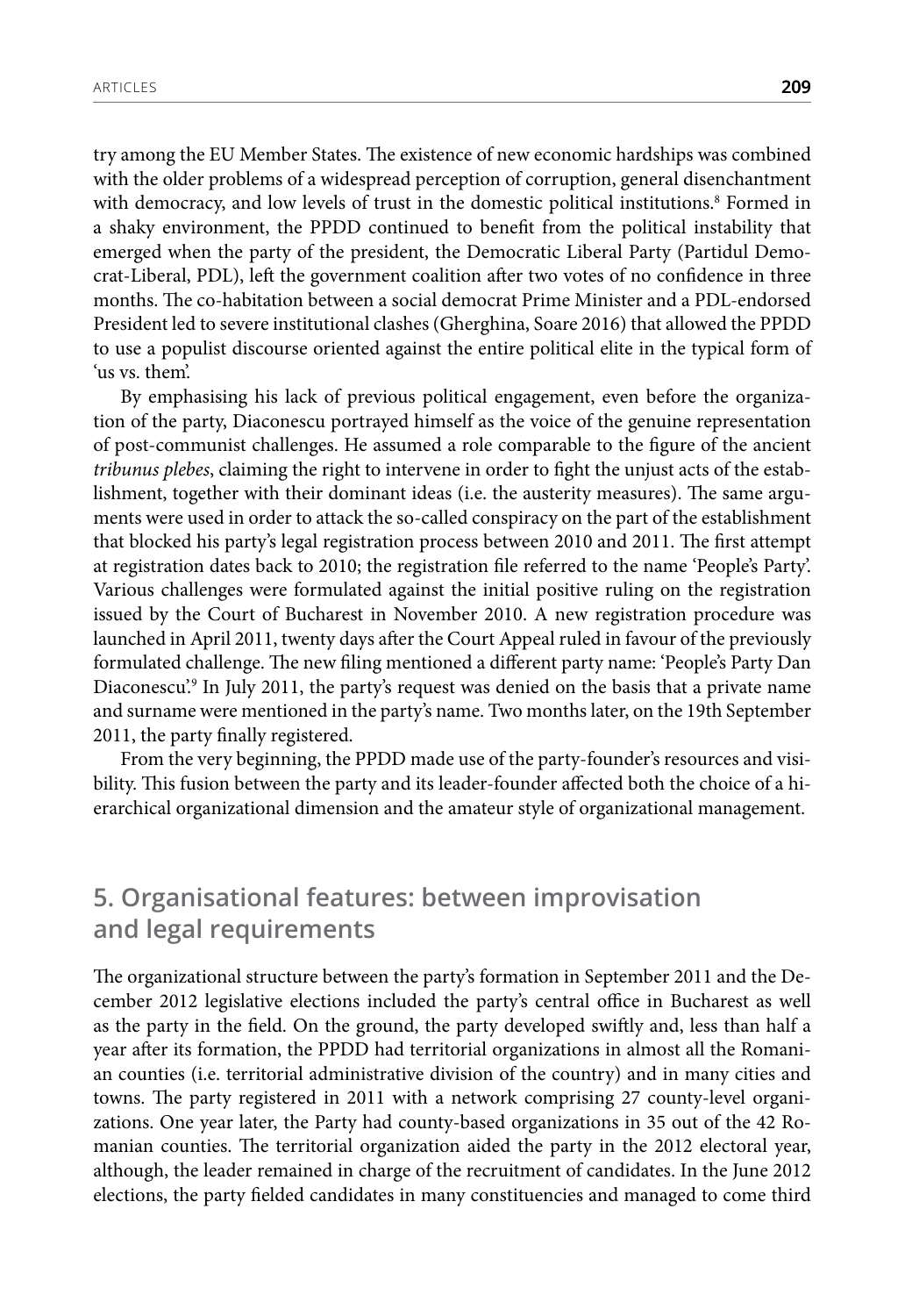at the national level with almost 9% of the votes. While the territorial organizations covered the country broadly, the actual number of members remained problematic. According to the PPDD's official statement, membership reached 1,000,000 a few days after the January 2012 congress.<sup>10</sup> This contrasts sharply with the figures presented in the official registry of political parties, where the membership of the PPDD was 31,929 in September 2011 and 66,071 in 2013 (Registrul Partidelor). The statements of the territorial branches support the official figures more than they do the numbers declared by the party. For example, two months before the January 2012 congress, the PPDD organization in the Gorj county – the constituency where Diaconescu ran against the prime-minister in the legislative elections – declared that it had 3,000 members (PPDD 2013). This is illustrative, since Gorj was one of the constituencies in which support for the PPDD was highest.

At the central level, following the suggestions of its founder, in January 2012 the party congress decided on the structure and composition of the central office. D. Diaconescu did not want to be president of his party and supported another candidate, Simona Man, whom he introduced as the niece of Alexandru Averescu, a famous Romanian general who founded the People's Party in 1920 (formerly known as the People's League) and thus Diaconescu tried to legitimize his party through an appeal to historical roots. The 'first-vice-president' was considered to be the second position in the party, but the role was occupied for only one year and three months because, in May 2013, the person in the role was dismissed from the party after negotiations with the social democrats; currently, the PPDD has no first-vice-president. According to the 2012 statute (Chapter VIII), the National Permanent Bureau (NPB) represents the executive body. With an extensive composition<sup>11</sup>, the NPB directs the party from one congress to another and it is formed by the president of the party, two first-vice-presidents, the general secretary, 18 vice-presidents, 4 national executive secretaries and the party treasurer. Despite these statutory dispositions, our data pinpoints an extreme concentration of informal power in the hands of the founder-leader. Notwithstanding his lack of an official leading position within the party, Dan Diaconescu himself fulfils the traditional function of informing the citizens and educating them in public affairs. His TV performances guarantee the articulation of social interests by voicing and pursuing the demands and expectations of its voters/viewers. Moreover, Dan Diaconescu-led TV-shows overshadow the party organization in the traditional function of the recruitment of political personnel.

All in all, the PPDD elite was a mixture of Diaconescu's personal network and individuals or small groups who had switched from other political parties (RTV 2012a). The promotion of people belonging to the first category (personal contacts) to key positions in the party has already been discussed. A consistent group of experienced politicians from other parties joined the PPDD in the months leading up to the elections. Many of these were incumbent members of Parliament (MPs) who were sure that their parties would not nominate them again as candidates. Journalists noted that one third of the candidates fielded by the PPDD in the legislative elections – 115 out of 446 – had experience in other political parties (Chiruta, Bogdan 2012). Many of these candidates were elected, so that, out of the 68 PPDD MPs, half had been active in at least one other political party; the switching record was held by one MP who had been a member of five different political parties between 2008 and 2012 (Biro 2012).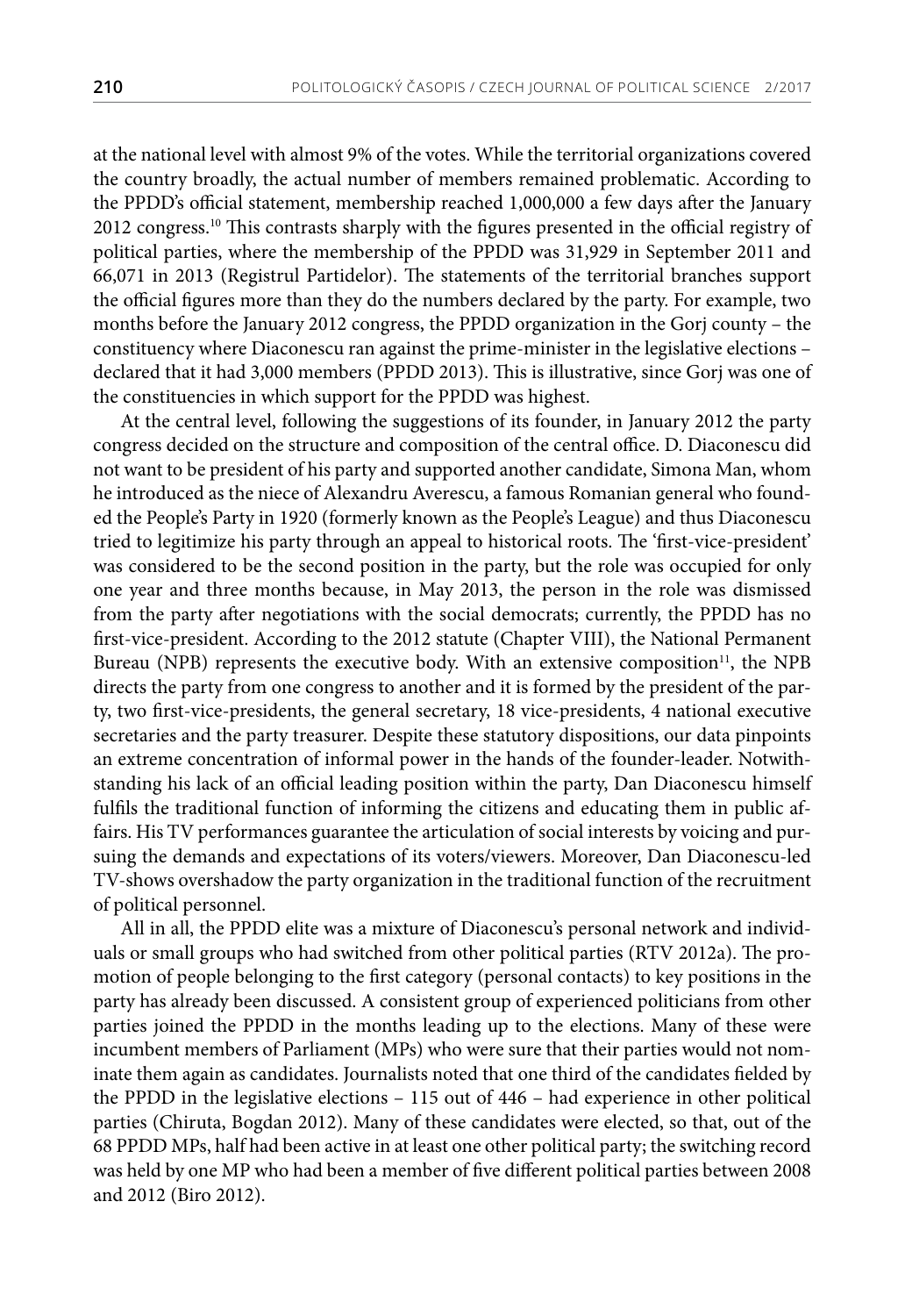All of these features indicate that the party was born overnight due to contextual features, had weak organizational structures, had and continued to have low membership rates, and practically 'borrowed' the political elite of the other competitors. In spite of these traits, the party gained a large amount of support, which allowed it to enter the legislature. How was this possible? One explanation that can be offered is that the PPDD had no competitors for its populist discourse. The two political actors with a similar profile were not real threats. The Greater Romania Party (Partidul România Mare, PRM) did not recover from its 2008 failure to gain parliamentary representation, while the leader of the New Generation Party (Partidul Noua Generația, PNG) ran under the label of the liberals (Partidul National Liberal, PNL). However, the explanatory power of this variable is limited since the two parties together gained 5.5% of the votes in the 2008 elections. Consequently, the following section focuses on the PPDD's ideological features.

#### **6. Personalization matching populism**

In direct continuation with the above, Dan Diaconescu sought to legitimate his political involvement by employing the claim that post-communist democracy was at stake, due to a corrupt establishment, and by portraying his intervention as a source of salvation for citizens from this corruption. *Ab origine*, he played the card of him being the 'incarnations' of the people's voice, will and culture. This was the very Leitmotiv of the politically-themed show led by Dan Diaconescu on the OTV network, which was supposed to allow the people to express what they thought but dared not say openly, to expose élite conspiracies and machinations and, last but not least, to provide simple and understandable solutions for the major problems facing Romanians.

On the eve of the 2012 legislative elections, such discourse involved a constant mix of policies that were inconsistent and which remained quite vague. To illustrate these claims, we use several examples from the manifesto prepared for the 2012 legislative elections. In economic terms, the PPDD advocated lower taxation for the population but also called for heavier state involvement (state owned enterprises, market regulation). It promoted a state budget that contained both lower revenue and increased spending. The absence of coherent policies led to major contradictions. Corruption and clientelism were among the favourite themes of the party, in part due to the conditions in which the party had emerged, but no measures were proposed to address these two problems.

In a similar way, the nationalist card was present although it was not always played in a consistent manner. Overall, the PPDD displayed a clear tendency to present itself as a representative of all Romanians – a party that was returning the country to its citizens. Along these lines, emotional appeals were made in the manifesto, for example the mention of key figures from Romanian history and culture. Another strategy was to cultivate a nationalist feeling by introducing a law that would criminalise speaking against the country. Another point of the manifesto referred to the (re)unification with the Republic of Moldova, an older dream of Romanian nationalists. However, in juxtaposition to these clear messages, the PPDD did not support the idea of Romanians in key positions when it came to reforms.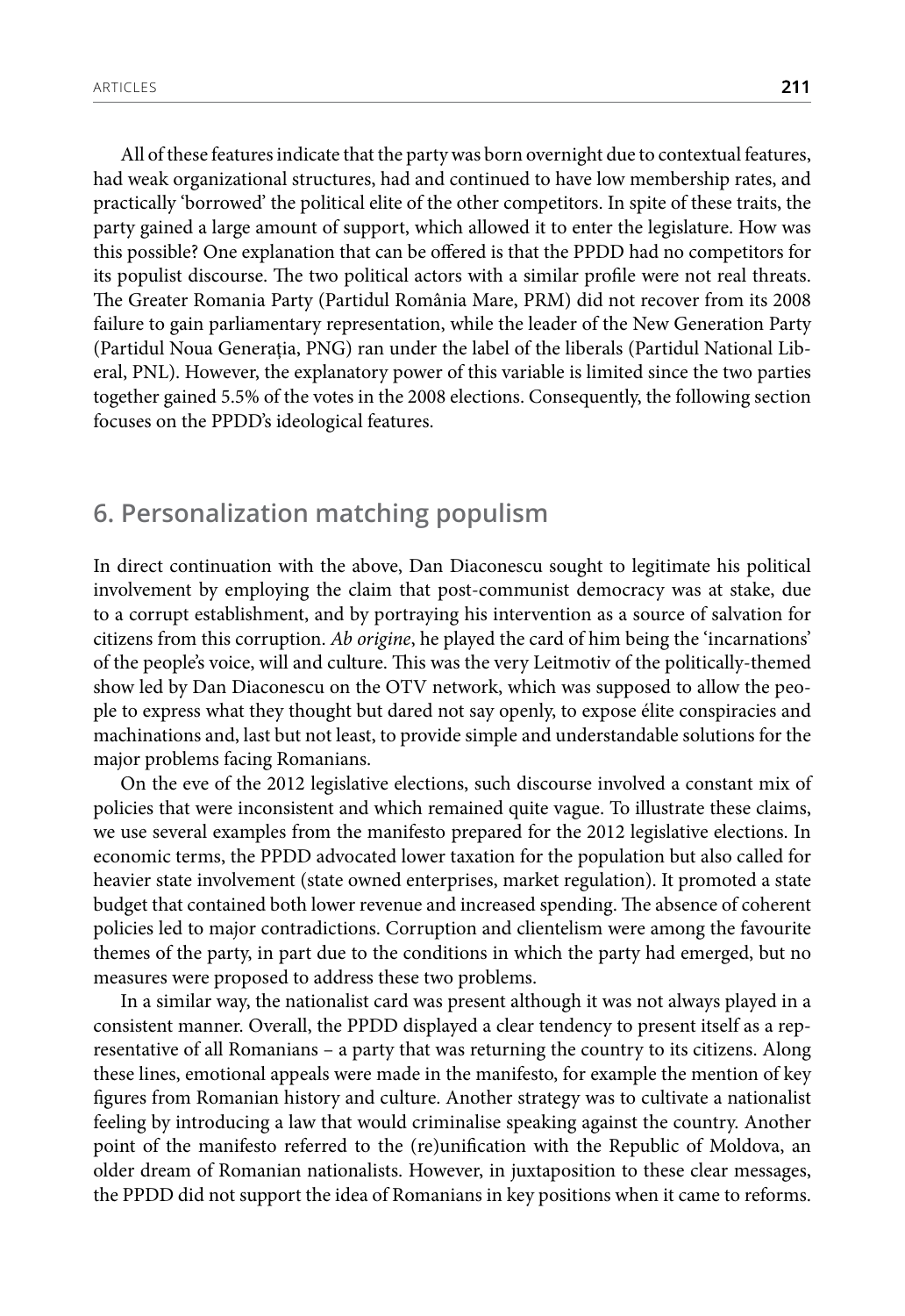Points 49–51 in the manifesto emphasized the necessity of bringing foreigners to the border control points (Finns), as Ombudsman (American), and as the head of the Internal Revenue Service (Germans).

#### **7. Visual media and electoral success**

Our previous arguments indicated that the PPDD emerged to fuel its leader's political ambitions. For one decade, between the OTV's launch in 2001 until the PPDD's formation in 2011, Diaconescu proved to be a successful media entrepreneur. As an experienced journalist, his choice to use a TV station as his main vehicle for visibility and popularity was not accidental but matched his consumer profile and public demands. The staging of provocative collective events or individual performances to get the attention of the media and voters has been a trademark of the Romanian transition to democracy. It began with the 1989 events that 'fitted' the television formats and became an efficient tool for mobilizing voters. Over time, Romanian society has remained highly attached to TV-based information. In spite of relevant credibility issues and increased politicization, more than 80% of the population declares television to be their main information source (FreeEx Report 2011). In addition to this high level of visual media consumption, the demands of the Romanian public are quite straightforward: people have always shown interest in spectacular topics. The OTV matched their expectations and set a one-man show led by the owner – *Dan Diaconescu Live* – to address a broad range of topics ranging from mystery crimes to wide international conspiracy theories. Broadcasted on a daily basis, this show had a variable length, starting late in the evening without having a pre-established end.

#### 7.1. Paving the way to politics

With this strategy, the OTV attracted a significant number of viewers and by 2008 it had become the third most popular channel in Romania (*ziare.com*, 2008). In this period, Diaconescu imposed himself in the eyes of the public as a creative agent representing post-communist challenges. At the same time, he was the promoter of a unique communication style that was based on improvisation and controversy. In addition, the language he used was simple, colloquial and sometimes very close to slang. In light of these traits, the term OTV-isation was coined to refer to the transformation of any type of information into a live show where people 'visibly gesticulate, scream, use a colourful language and make grammar mistakes', people with whom the viewer can easily identify (Gandul 2009). The success story is summarized by Diaconescu himself:

That's the Romanian people. I try to downgrade the level of the discussion as much as possible during TV transmission; otherwise people do not understand. This is what politicians failed to understand and they lost. I remember that one night I said something about "last week-end" (n.a. – week-end used in English in the original). People sent me a bunch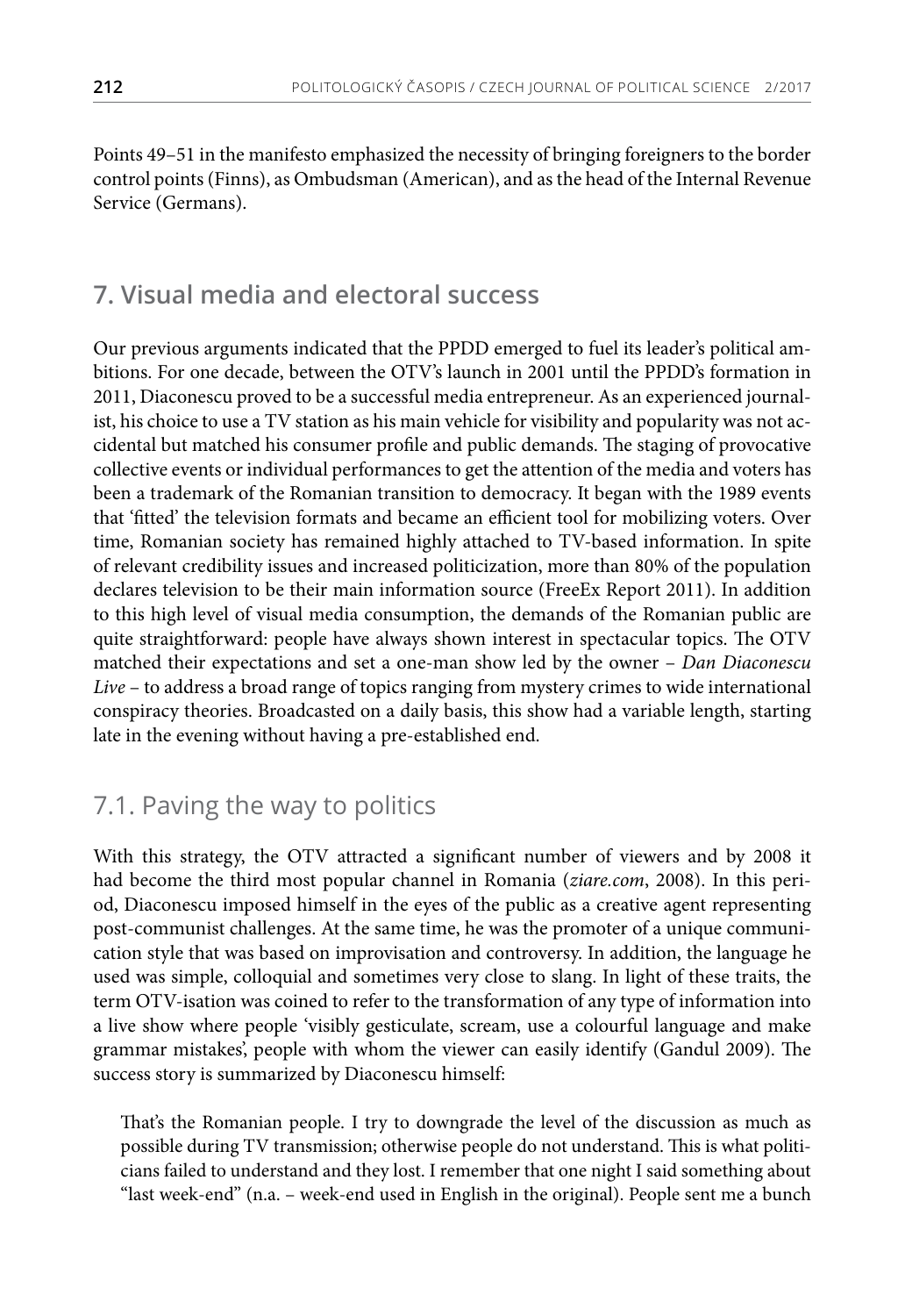of messages: "Dan, we love you, you are the best, but what did you mean with week-end?" Since then, I have used only the end of the week. (Gandul 2009)

This targeting of a low-profile audience (i.e. poorly educated, mostly those negatively-impacted by the transition) took place at the same time as the promotion of Diaconescu's personality. The strategic use of self-presentation projected normality within Diaconescu's private life; this counterbalanced the aggressive style of his TV show. Diaconescu portrayed himself as a mix between the image of a simple person (e.g. Mr. Dan for his collaborators and audience), a genuine Romanian, and a successful businessman. His shows not only conveyed his views on how to interpret the problems confronting Romanians, but also identified the available solutions. In addition, he has always advertised his openness to public demands. In this respect, the most prominent acts in his broadcasts have always involved the viewers. They decided the topics, the rhythm, and duration of the shows. Diaconescu clearly outlined his philosophy: 'I do the show seven days a week, ten hours a day. How could I stop at midnight, go to bed and lose 4% of the Romanians who watch me? I stay up until 4 AM, when they go to bed. We close with the last customer!' (Gandul 2009). This approach brought Diaconescu relevant personal benefits, i.e. visibility and private wealth estimated to be €26 million in 2011 (Simina 2011) and transformed the OTV into an attractive arena that hosted important political leaders such as the country's president, the prime-minister and the mayor of Bucharest.

Following these developments, his official entry into politics was only a matter of time. Diaconescu took advantage of his temporary arrest in 2010 to provide the public with a new conspiracy theory, oriented against him as a critic of the system. Hoping to transform the OTV's audience into electoral supporters, he emphasised his abilities to identify problems, provide solutions, and implement them. Everything was personal in Diaconescu's decision to enter politics: from the reasons behind the formation of a party to the quasi-messianic way in which he proclaimed himself the next President of Romania, two years before the 2014 Presidential elections.

#### 7.2. An archaic personal party: between opportunism and improvisation

So far, we have showed how involvement in politics was an addendum to the professional career of Diaconescu. This sub-section illustrates how the media-entrepreneur became a political leader who played the central role in a) establishing his party structures and mobilizing electoral support and b) conveying the programmatic discourse. Starting with the former, the party's organization was built by transforming parts of the audience into followers and party members (Chiruta, Rachiţăm 2012). This was necessary since, until the 2015 amendments, Romanian law required 25,000 members, spread across almost half of the counties, i.e. the territorial-administrative divisions of the country, for a party to be registered (Law 14/2003). However, this bottom-up structure, created as a response to the appeal of the leader, was sufficient only for the initial phase of party formation. An important task for the party was to field candidates for the 2012 local elections and this was the moment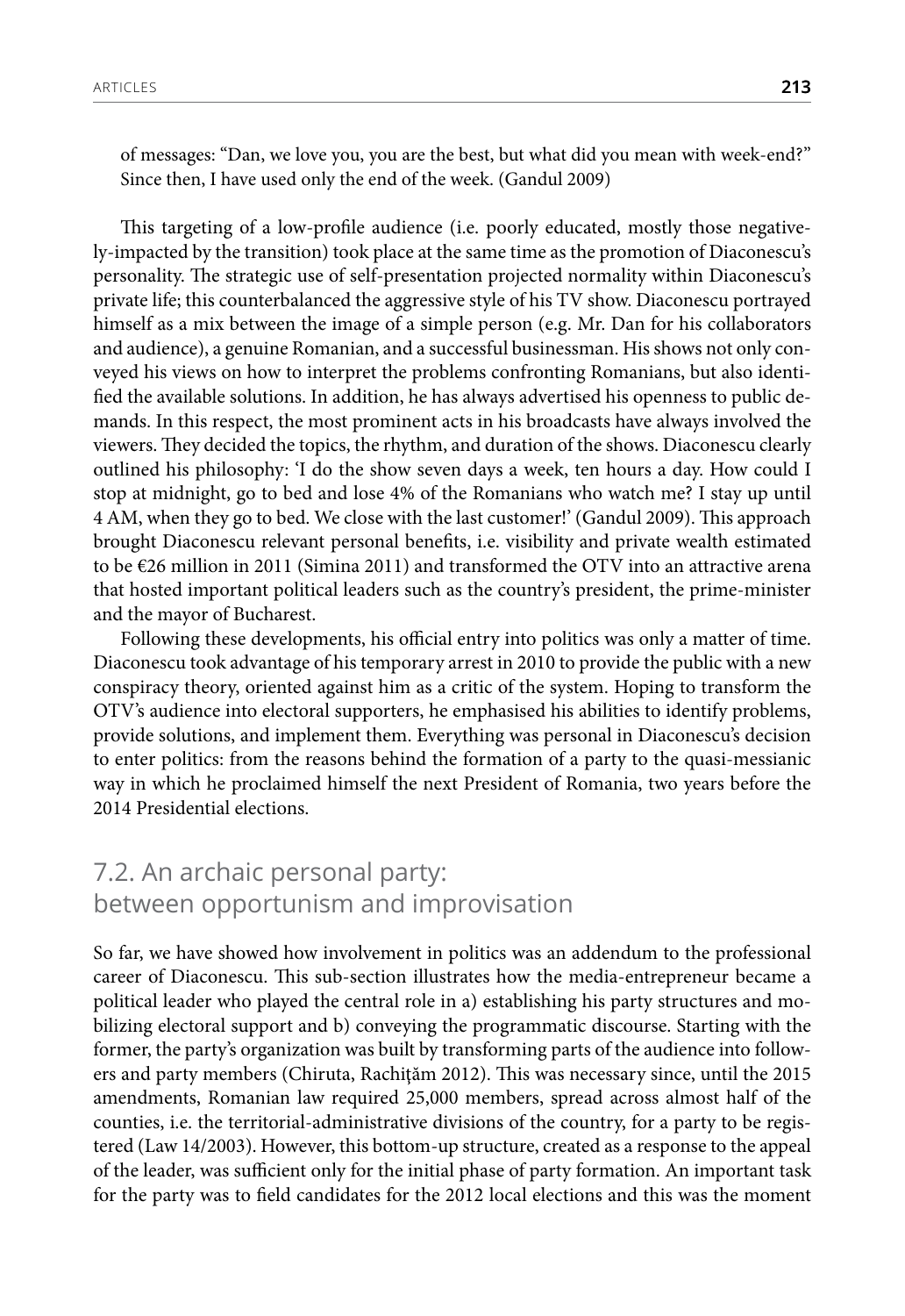at which the initial audience-centred approach was no longer useful. The quest for suitable candidates – with both popularity and financial resources – led to different recruiting strategies. One of the most popular strategies was to import local politicians from other parties, who brought with them financial and symbolic benefits to the party. The same pattern was followed in recruiting candidates for the legislative elections: the PPDD attracted political elites from other parties who believed they were unlikely to be nominated by their parties for re-election.

This approach was explained officially as being a consequence of institutional obstacles. Newly emerging parties like the PPDD did not have access to public funding for electoral expenditure. Hence, it was an externally-conditioned necessity to recruit parliamentary candidates with different ideological backgrounds from outside the original organization (Ilie 2013). The development of the PPDD's organization was long perceived by the party leader as the main liability. Diaconescu has often complained about how expensive a territorial organisation is and emphasized that the other parties can afford to pay for professional consultancy. The official discourse praised dilettantism, spontaneity and improvisation as cheap solutions adopted by the party of the common people. Although the symmetry between the leader and the common people is the official element of rhetoric, hierarchy had its relevance too. In a 2011 interview, Diaconescu praised the local involvement of 'colleagues' who used their private wealth to 'do something at a local level, to be a smaller Dan Diaconescu' (Tabacu, Teodorescu 2011). The unofficial version is that the financial benefits brought by candidates were not necessary only for the party, but ended up in the leader's pockets. Candidates had to pay a significant amount of money to run under the PPDD label. The undercover journalists who conducted a fake negotiation with Diaconescu revealed that the price to be a candidate was €50,000 (Biro 2012). Similarly, some PPDD local leaders acknowledged that Diaconescu had asked them to recruit candidates who had more than €20,000 in their accounts (RTV 2012b).

With respect to his speeches, the leader provided the necessary programmatic references in keeping with the crude and simplistic style of the OTV infotainment. This was a mixture of anti-corruption slogans and nationalistic values that coexisted with contradictory economic stances (see the previous section on ideological fuzziness). The ideas that nurtured the programmatic identity were derived from the leader's own experiences with what he called the abuses of the system, particularly the judicial system. Diaconescu's experiences were transformed into powerful symbols of the fight against the system, the elites, and the establishment. In an interview, he agreed with the definition of his party as an anti-system one, slightly amending its significance: 'Many analysts say I am an anti-system party. And this is correct. But do not forget that I am the victim of the system' (Tabacu, Teodorescu 2011).

In conveying Diaconescu's messages, his visual media outlet played an essential role. The party was advertised even before its official formation. The fines imposed for illegally conducting its electoral campaign were interpreted as proof of the obstacles invented by a corrupted and inefficient system against honest people and their future representatives. According to this view, the leader, the party and the audience were victims who should express their discontent with a common voice. The latter could best develop in the environment provided by the OTV studios, where the candidates for the 2012 elections echoed a platform familiar to the traditional OTV audience. Contrary to the other TV stations, where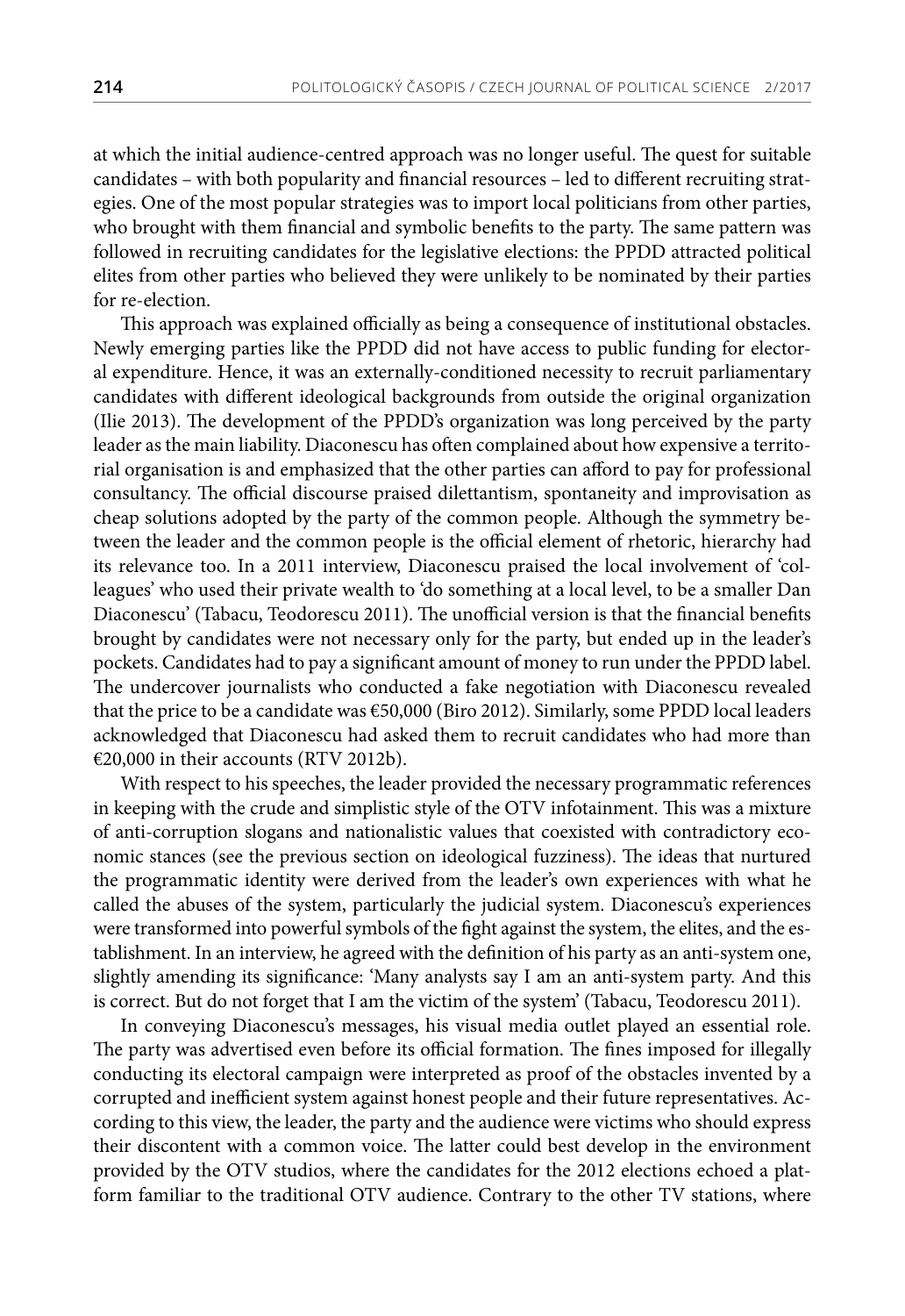parties and their candidates could not (fully) control the interaction with the journalists, the OTV provided a universally flattering and supportive arena for the PPDD candidates. In addition, on the party's internet website, one of the few available links was to the OTV's live or recorded broadcasts. Consequently, since the leader was the owner of the TV station he could easily control the way he and his candidates were presented to the voters. This exclusive publicity hid the heterogeneity of the party organizations and its lists of candidates. Instead, it enhanced a strong personalization of the PPDD formation and electoral campaign. The latter was mainly about voting for Diaconescu, and his personal qualities and interpretations of politics. The eponymous party label, adopted after the registration procedures between 2010 and 2011, promoted the leader as a value *per se*, as the very incarnation of the people's will. It was exactly this aspect that was emphasised in the 2012 electoral campaign. Significantly, the party's website opened with a leader-centred slogan: 'Romanian, free yourself! Vote Dan Diaconescu's angels!' (PPDD 2013). The messianic position of the party leader was extended to its candidates. Another relevant slogan was: 'Dan Diaconescu makes the people speak!' Once again, the leader was presented as the trustworthy voice of the genuine people; his honesty became the solution for all societal problems.

Diaconescu became not only the main face of the party and the source of its identity, but also a tutor of the party. The latter could not exist without the leader's material and symbolic involvement. The emphasis on the Saviour character of the leader reinforces his legitimacy as being 'beyond the party', granted directly by the people (equated with the OTV viewers). While the spontaneous and dilettante characteristics of the party were publicly defended as proof of the 'non-contamination' by the system/establishment, on the eve of the 2012 elections the extent of the leader's full control over the internal decision-making process was illustrated by the pragmatic compromises over candidate selection and campaign funding that completely ignored the reticence of the grassroots of the party.

In brief, Diaconescu's autonomy within the party's activities and in the electoral arena generated a complex over-personalization intensely promoted by the OTV studios and the PPDD's website. The entire electoral campaign was meant to fit the visual format of the OTV-centred campaign and the content of Diaconescu's speeches for more than a decade. The central elements were the fight against a corrupt system and the defence of the national values and common people. Under these conditions, the PPDD was deprived *ex ante* of its capacity to provide a counterpoint to the personal interpretation provided by the leader; it could not challenge his complete control over the three faces of the party. Consequently, the party was created at the service of the leader: the personal and business-firm dimensions overlapped and the party became fully dependent on the leader's input.

#### **8. Conclusions**

Based on the above we may conclude that the case of the PPDD represents a peculiar sub-species of personal party whereby the leader (with his many faces – founder, sponsor, voice and image, manager, interpreter, strategy maker, etc.) exercises a complete and openly exhibited authority over the party. It certainly complies with McDonnell (2013) *condicio sine*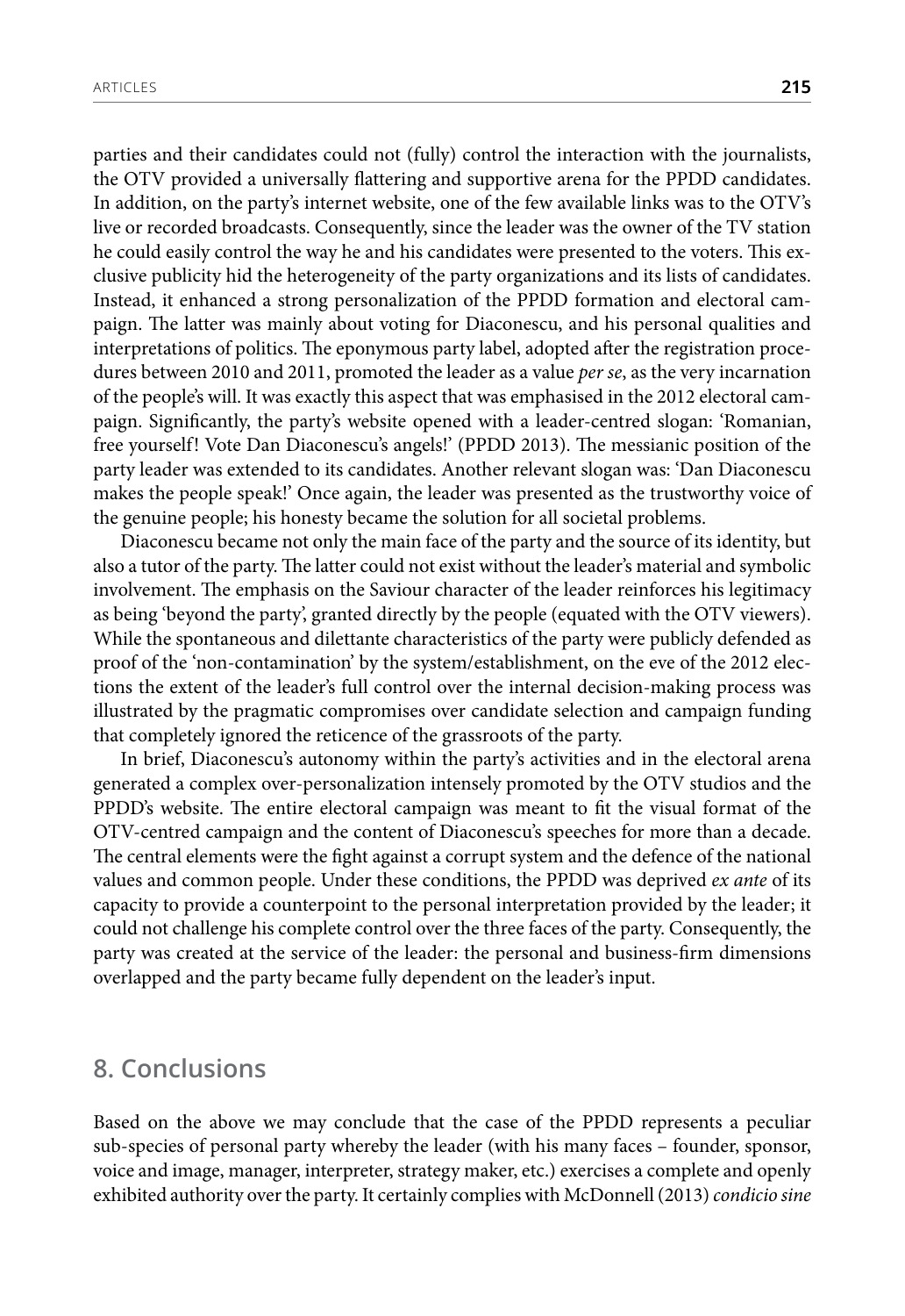*qua non* linked to the visceral dependence of the party's expected lifespan to both the political and physiological lifespan of its founder-leader. Another common feature concerns the elevation of the founder-leader's private success to a noble and virtuous endeavour for the 'the (national) community profit', which explains the deliberately-cultivated affinity with a populist argumentation, the criticisms expressed towards the establishment and representative politics and the use of simple, easily understandable (although sometime contradictory) solutions to complex technical issues such as the management of the financial crisis. Further, in this case Dan Diaconescu was portrayed as a sort of spiritual leader: the provider of the correct interpretation of what Romania needed in 2012. In terms of organisational features, the territorial network is relatively under-developed and echoes Gunther and Diamond's (2003) portrayal of a party born to support a media-entrepreneur to advance his national political interests. Still, despite the anti-representative populist rhetoric amply used by the PPDD, there is no explicit evidence in favour of a voluntarily downgraded traditional model of party organisation. Note also that there is a strong resemblance in terms of the intensive focus on the party leader in the campaign strategy, a strategy reinforced by the exclusive use of the OTV platform. There are two main differences that can be observed.

(1) Instead of having a rigorously profit-geared organisation, a methodical and sophisticated approach to politics as well as a systematic/continuous pursuit of political 'profit', the PPDD is characterised by a rather archaic organisational management, an improvised approach to politics and the intermittent involvement of the leader in the management of the party (mainly the party in office). Whereas the personal party is a transposition of economic profit to politics, the PPDD seems to be a political improvisation, an unfinished diversification of the OTV chain into the political market. A personal party is also about a highly centralised political organisation that gravitates around a common goal, limiting the room of manoeuvre for individual candidates or centres of power. In the case of the PPDD we have instead identified an unstable political party, which tends to be subject to political 'upheavals' arising from those heterogeneous individuals that put into question the contract of allegiance with the leader immediately after their election. The PPDD MPs evidently perceived their individual political future as extending beyond the 'limited' career of the founder-leader Dan Diaconescu: without the TV chain, the party-founder is deprived of his capability to compete and the oath of fealty becomes null and void without a (certain) benefit return.

(2) The putatively typical personal party is primarily about a permanent visible party-leader – a real 'political superman' – systematically acknowledged as such within his/her political organisation and among his/her electoral followers. In the case of the PPDD we identify a sporadic and speculative political involvement of the leader, who practically vanished once his private-TV chain was banned. Note also that, considering the limited resources available as well as the relatively low level of sophistication in the communication management, the PPDD benefited from rather limited professional expertise, which further hampered the systematic organisation of the party into a permanent political business.

All in all, the PPDD's characteristics pinpoint to a *sui generis* type which resembles more a hybrid mixture of modern and archaic. On the one side, there is a 'TV-mediated party', and on the other side there a feudal-like bond between the party and the leader. Political mandates are gifted by the leader-founder in exchange for loyalty. These relationships can easily break down since the party-élite might be tempted to use independent resources (pre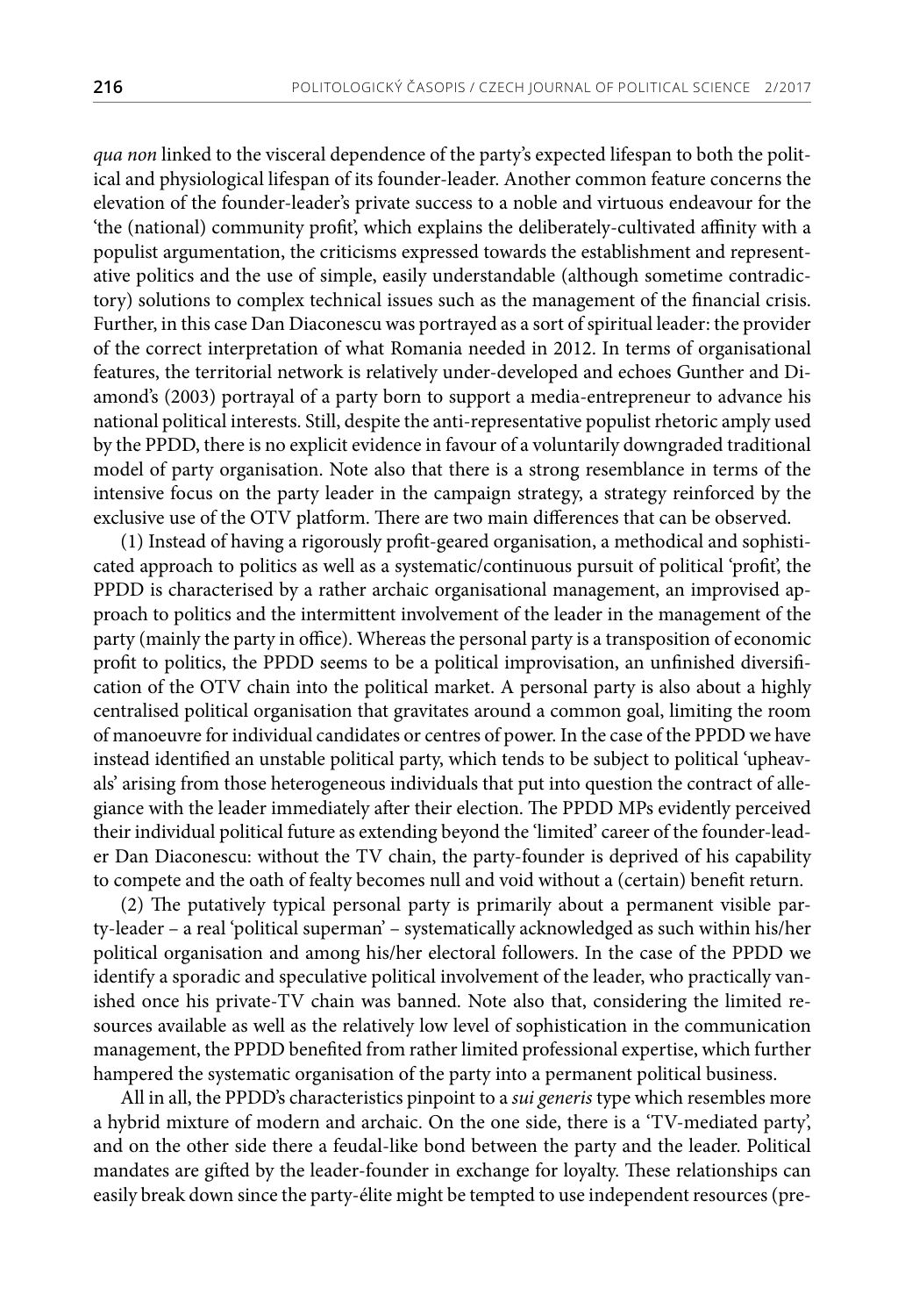vious political experiences and contacts) against the leader's authority and thus the party organisation is fragile and vulnerable. The twilight of the founder-leader's private success limits not only the visibility and the credibility of the leader, with a direct impact on her or his potential for electoral mobilisation, but also her or his potential to have control over the organisation and, in particular, elected politicians within the party.

By placing emphasis on the role of individual initiative in designing the party programme and organization, this paper confirms the initial expectations drawn from the literature. More specifically, it confirms the difficulty entrepreneurial rooted parties have in maintaining and consolidating electoral support after their electoral breakthrough. Once the party-founder can no longer guarantee 'profit', either in terms of electoral results or preferential access to local, national and/or EU offices, the party's chances of survival radically diminish.

#### **Footnotes:**

- 1. In 2015, Dan Diaconescu was sentenced to five and a half years in prison. Most notably, the sentence also banned the party-creator from performing activities in the print or audio-visual mass media for a period of five years after the completion of his sentence (Mediafax 2015).
- 2. Note that the UNPR merged in 2016 with former President Băsescu's party, the PMP.
- 3. See for example the case of the Spanish Union of the Democratic Centre (UCD) (Hopkin, Paolucci 1999).
- 4. For an overview see Kopeček 2016.
- 5. Dan Voiculescu was one of the richest men in Romania. In 2009, his fortune was estimated at 1.5–1.6 billion euros, with a slight decrease in 2010. His fortune abruptly decreased in 2015, being estimated at 180–200 million euros. This cut was directly linked to the judiciary issues that led to him being sentenced to prison in 2014 (Capital 2015).
- 6. Until the 2015 amendment of the party law, a party needed at least 25,000 members at registration, with no less than 700 persons in at least 18 counties (equivalent to 1/3 of the counties), including the capital city of Bucharest. Since 2015, it has become easier to start a party, as only three members are required for registration. Note also that in the same period, the electoral system has been radically amended and Romania returned to an electoral system based on closed list proportional representation.
- 7. Dan Diaconescu was the owner of OTV, a successful form of gutter-journalism TV channel. Before coming to OTV, he had appeared extensively in Romanian media, collaborating with major newspapers (i.e. Curierul Național, Jurnalul Național, Cotidianul) and private television (e.g. Tele7abc). In 2011, his name was mentioned in the list of Romania's 10 wealthiest people (on the 10th position with €26 million) (Capital 2015). Still, a year later, Diaconescu was no longer mentioned among the top-ten list of richest Romanians.
- 8. Tufiș (2014) illustrates that the evolution of institutional trust in Romania from 1990 to 2014 marks a significant drop between 2009 and 2012, towards what the scholar identifies as the lowest levels in the post-communist period.
- 9. Although the party was not yet legally registered, the surveys registered a high level of electoral support for the party announced by Dan Diaconescu. According to a CURS survey between 10th and 28th of March 2011, 8% of Romanians would have voted for Diaconescu's party (the third best result after the social-liberal coalition and the PDL).
- 10. More details and a video are available at [www.politicalocala.ro/adeziunea-cu-numarul-1-000-000](http://www.politicalocala.ro/adeziunea-cu-numarul-1-000-000-la-partidul-poporului-s-a-inregistrat-la-ploiesti.html) [la-partidul-poporului-s-a-inregistrat-la-ploiesti.html.](http://www.politicalocala.ro/adeziunea-cu-numarul-1-000-000-la-partidul-poporului-s-a-inregistrat-la-ploiesti.html)
- 11. The Bureau is formed by the president of the party, two first-vice-presidents, the general secretary, 18 vice-presidents, 4 national executive secretaries and the party treasurer.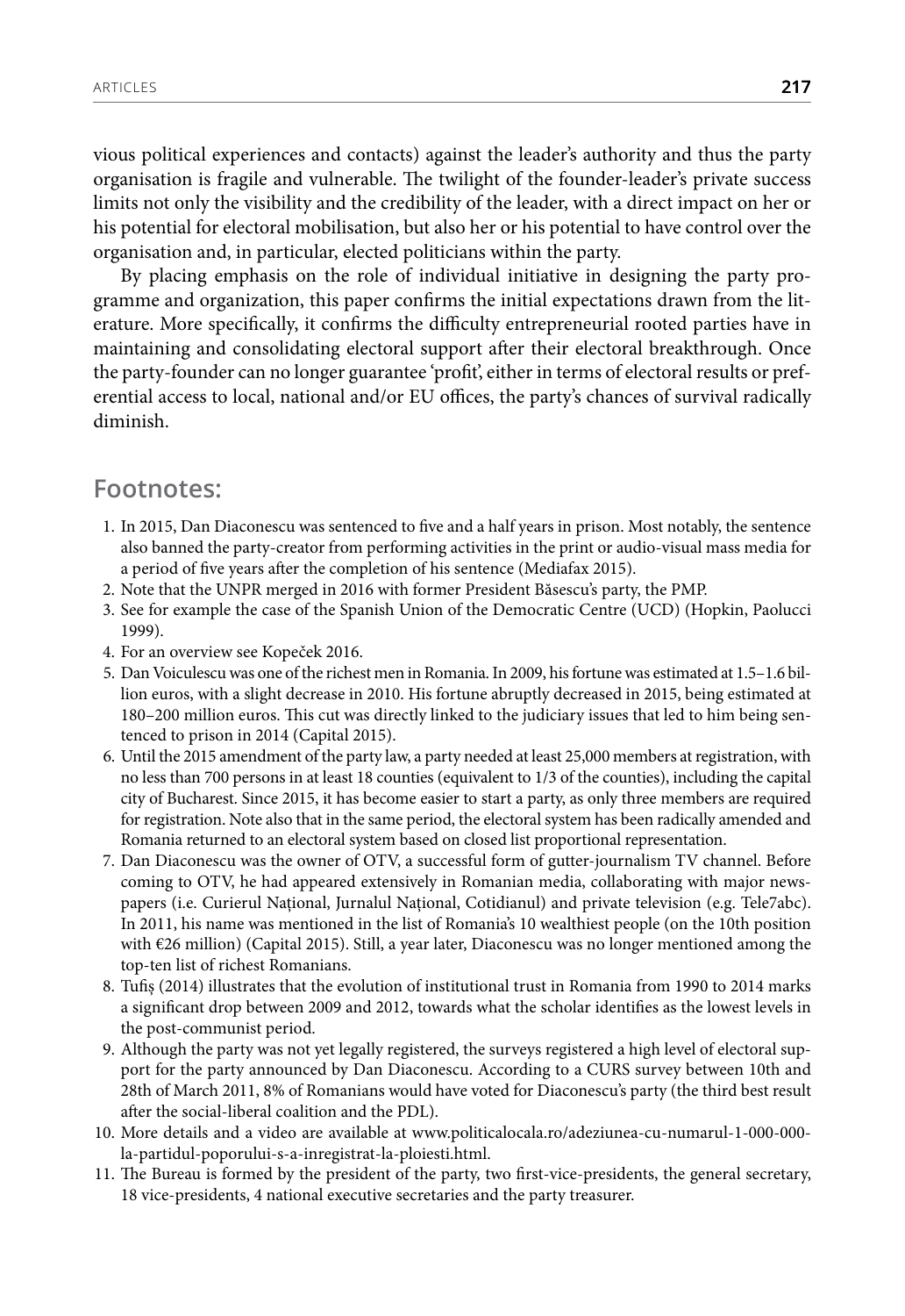#### **References:**

Altheide, David L. and Snow, Robert P. 1979. *Media Logic.* Beverly Hills: Sage.

- Bauman, Zygmunt. 2001. *The Individualized Society*. Cambridge: Polity Press.
- Biro, Attila. 2012. 'Cum am cumpărat un loc de parlamentar de la partidul lui Dan Diaconescu în 24 de ore.' *Gandul*. 31st October 2012 (http://www.gandul.info/stiri/exclusiv-cum-am-cumparat-un-locde-parlamentar-de-la-partidul-lui-dan-diaconescu-in-24-de-ore-inregistrarea-discutiei-50-000-deeuro-cash-este-taxa-de-participare-alaturi-de-echipa-noastra-10266344).
- Bolleyer, Nicole. 2013. *New Parties in Old Party Systems: Persistence and Decline in Seventeen Democracies.* Oxford: Oxford University Press.
- Calise, Mauro. 2000. *Il partito personale.* Roma-Bari: Editori Laterza.
- Capital. 2015. 'Averea lui Voiculescu s-a prăbușit de la 1,5 miliarde de euro la 180 de milioane.' *Capital*. 1st December 2015 (www.capital.ro/averea-lui-voiculescu-s-a-prabusit-de-la-12-miliarde-de-eurola-180-de-milioane.html).
- Casal Bértoa, Fernando and Biezen, Ingrid van. 2014. 'Party regulation and party politics in post-communist Europe.' *East European Politics* 30, no. 3, 295–314.
- Chiruta, Razvan and Bogdan, Sidonia. 2012. 'Dan Diaconescu varsă Tomberonul PPDD in Parlament: 115 traseişti, doi foşti primari şi trei magistraţi cercetaţi penal.' *România Libera*. 15th November 2012 (http://www.romanialibera.ro/politica/institutii/dan-diaconescu-varsa-tomberonul-pp-dd-in-parlament--115-traseisti--doi-fosti-primari-si-trei-magistrati-cercetati-penal-284267).
- Chiruţa, Răzvan and Rachiţăm, Petrică. 2012. 'Majoritatea organizaţiilor din ţară ale PP-DD au fost înfiinţate de telespectatori fideli ai emisiunilor OTV.' *România Liberă*, 29th May 2012 (http://www. romanialibera.ro/exclusiv-rl/investigatii/pp-dd-srl-cum-a-vandut-dandiaconescu-filialele-partidului-265479-pagina1.html#top\_articol).
- Cinpoeş Radu. 2013. 'Right-wing Extremism in Romania.' In: *Right-wing Extremism in Europe: Country Analyses, Counter-Strategies and Labor-Market Oriented Exit Strategies*. Eds. Ralf Melzer and Sebastien Serafim. Berlin: Friedrich Ebert Stiftung, 169–197.
- Cinpoeş Radu. 2015. ' "Righting it up" An interplay-based model for analyzing extreme right dynamics in Romania.' In: *Transforming the Transformation? The East European Radical Right in the Political Process*. Ed. Michael Minkenberg. London: Routledge: 278–298.
- FreeEx Report. 2013. *Media Freedom in Romania 2012*. ActiveWatch (http://www.activewatch.ro/Assets/ Upload/files/FreeEx%202012%20engleza.pdf).
- Gandul. 2009. 'Dan Diaconescu: Mi-am văzut visul cu ochii. Am otevizat România. O mie de Magda Ciumac stau să apară.' *Gandul*. 19th March 2009 (http://www.gandul.info/stiri/dan-diaconescu-mi-am-vazut-visul-cu-ochii-am-otevizat-romania-o-mie-de-magda-ciumac-stau-sa-apara-4062572).
- Garzia, Diego L. 2011. 'The Personalization of Politics in Western Democracies. Causes and Consequences on Leader-Follower Relationships.' *The Leadership Quarterly* 22, no. 4, 697–709.
- Gherghina, Sergiu. 2014. *Party Organization and Electoral Volatility in Central and Eastern Europe. Enhancing voter loyalty.* Routledge: London and New York.
- Gherghina, Sergiu and Chiru, Mihail. 2012. 'Taking the Short Route: Political Parties, Funding Regulations, and State Resources in Romania.' *East European Politics and Societies* 27, no. 1, 108–128.
- Gherghina, Sergiu and Jiglau, George. 2012. 'Where Does the Mechanism Collapse? Understanding the 2008 Romanian Electoral System.' *Representation* 48, no. 4, 445–459.
- Gherghina, Sergiu and Miscoiu, Sergiu. 2013. 'The Failure of Cohabitation: Explaining the 2007 and 2012 Institutional Crises in Romania.' *East European Politics and Societies* 27, no. 4, 668–684.
- Gherghina, Sergiu and Soare, Sorina. 2016. 'A Test of the EU Post-Accession Influence: Comparing Reactions to Political Instability in Romania.' *Democratization* 23, no. 5, 797–818.
- Giddens, Anthony. 1991. *Modernity and Self-Identity. Self and Society in the Late Modern Age.* Stanford: Stanford University Press.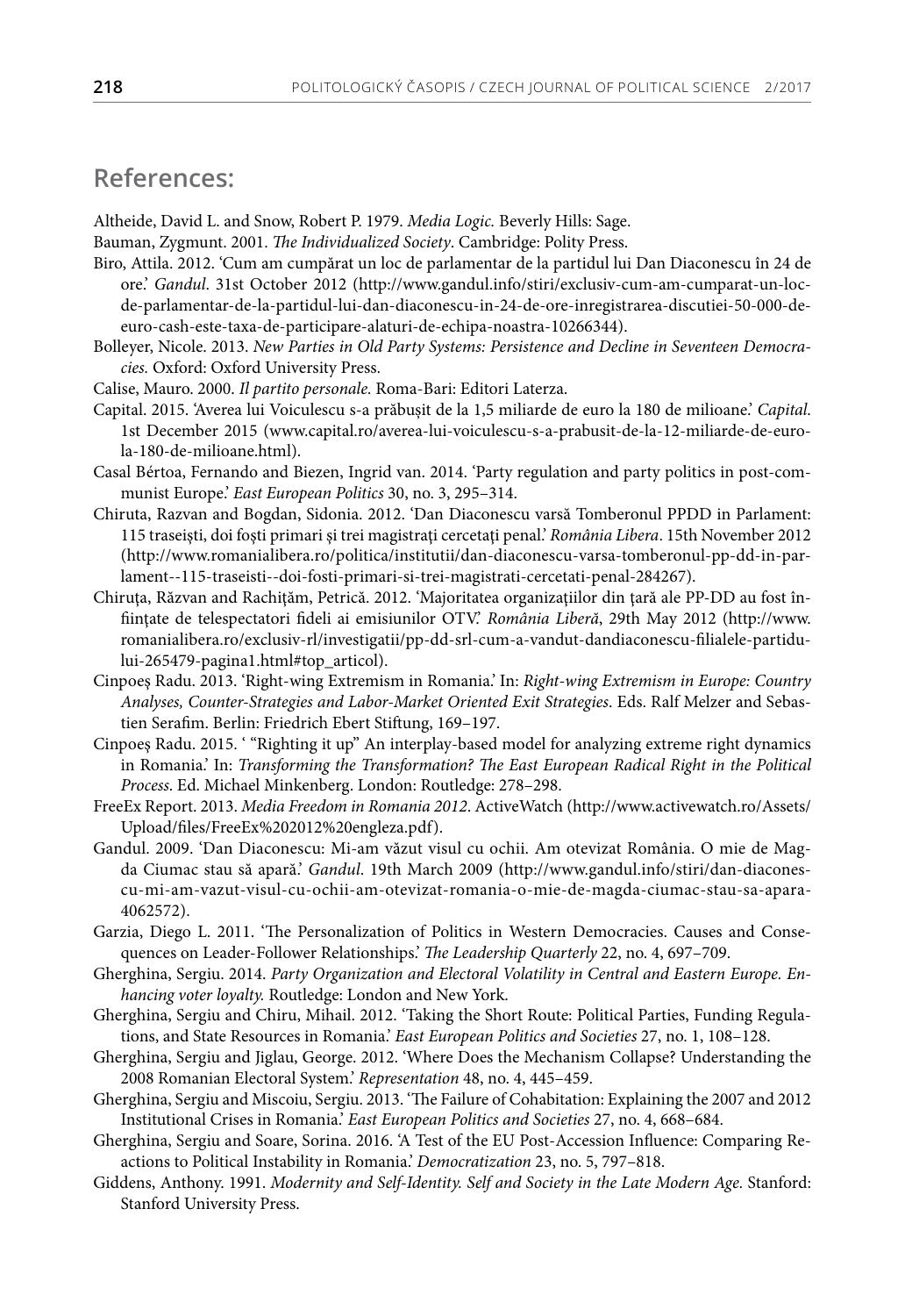- Gunther, Richard and Diamond, Larry. 2003. 'Species of Political Parties: A New Typology.' *Party Politics* 9, no. 2, 167–199.
- Gunther, Richard and Mughan, Anthony, eds. 2000. *Democracy and the Media A Comparative Perspective.* Cambridge: Cambridge University Press.
- Hanley, Seán. 2012. 'Dynamics of new party formation in the Czech Republic 1996–2010: Looking for the origins of a 'political earthquake'." *East European Politics* 35, no. 4, 119–143.
- Hanley, Seán and Sikk, Allan. 2014. 'Economy, Corruption or Floating Voters? Explaining the Breakthroughs of Anti-establishment Reform Parties in Eastern Europe.' First View Article. *Party Politics*, September 2014 (http://journals.sagepub.com/doi/abs/10.1177/1354068814550438).
- Harmel, Robert and *Svåsand, Lars. 1993.* 'Party leadership and party institutionalisation: Three phases of development.' *West European Politics* 16, no. 2, 66–88.
- Haughton, Tim and Deegan-Krause, Kevin. 2015. 'Hurricane Season: Systems of Instability in Central and East European Party Politics.' *East European Politics and Societies and Cultures* 29, no. 1, 61–80.
- Haughton, Tim and Novotná, Tereza and Deegan-Krause, Kevin. 2011. 'The 2010 Czech and Slovak Parliamentary Elections: Red Cards to the Winners.' *West European Politics* 34, no. 2, 394–402.
- Havlík, Vlastimil. 2015. 'The Rise of Populism in the Czech Republic in the Shadow of Political and Economic Crises.' In: *European Populism in the Shadow of the Great Recession*. Eds. Hanspeter Kriesi and Takis. S. Pappas. Colchester: ECPR Press, 199–216.
- Heffernan, Richard. 2013. 'There's No Need for the "-isation": The Prime Minister Is Merely Prime Ministerial.' *Parliamentary Affairs* 66, no. 3, 636–645.
- Hopkin, Jonathan and Paolucci, Caterina. 1999. 'The Business Firm Party Model of Party Organisation. Cases from Spain and Italy.' *European Journal of Political Research* 35, no. 3, 307–339.
- Ilie, Adrian. 2013. 'PPDD, după «dezertarea» mai multor lideri. Fenechiu: Nu pot exclude încă unadouă plecări din partid.' *RTV*. 24th June 2013 (http://www.rtv.net/ppdd-dupadezertarea-mai-multor-liderifenechiu-nu-pot-exclude-inca-una-doua-plecari-dinpartid\_85253.html, last accessed 21 July 2013).
- Karvonen, Lauri. 2010. *The Personalisation of Politics. A Study of Parliamentary Democracies.* Colchester: ECPR Press.
- Katz, Richard S. and Mair, Peter. 2009. 'The Cartel Party Thesis: A Restatement.' *Perspectives on Politics* 7, no. 4, 753–766.
- Keman, Hans and Krouwel, André. 2006. 'The rise of a new political class? Emerging new parties and the populist challenges in Western Europe.' Working paper no. 2, *Working Papers Political Science*. Department of Political Science, Vrije Universiteit Amsterdam.
- Key, V. O. 1964. *Politics, Parties, and Pressure Groups*. New York: Crowell.
- Kirchheimer, Otto. 1966. 'The Transformation of the Western European Party System.' In: *Political Parties and Political Development*. Eds. Joseph LaPalombara and Myron Weiner. Princeton: Princeton University Press, 177–200.
- Kopeček, Lubomír. 2016. '"I'm Paying, So I Decide": Czech ANO as an Extreme Form of a Business-Firm Party.' First View Article. *East European Politics and Societies and Cultures*, June 2016 (http://journals. sagepub.com/doi/abs/10.1177/0888325416650254).
- *Law no. 14/9th January, 2003 on political parties*. (Legea partidelor politice nr. 14 din 9 ianuarie 2003) [\(www.cdep.ro/pls/legis/legis\\_pck.htp\\_act\\_text?idt=39753](http://www.cdep.ro/pls/legis/legis_pck.htp_act_text?idt=39753)).
- Manin, Bernard. 1997. *The Principles of Representative Government.* New York: Cambridge University Press.
- McDonnell, Duncan. 2013. 'Silvio Berlusconi's Personal Parties: From Forza Italia to the Popolo Della Libertà.' *Political Studies* 61, no. S1, 217–233.
- Mediafax. 2015. 'Dan Diaconescu, condamnat definitiv la cinci ani şi şase luni de închisoare cu executare: Mi-au închis televiziunile, mi-au închis partidul, acum mă închid pe mine.' *Mediafax*. 4th March 2015 (http://www.mediafax.ro/social/dan-diaconescu-condamnat-definitiv-la-cinciani-si-sase-luni-de-inchisoare-cu-executare-mi-au-inchis-televiziunile-mi-au-inchis-partidulacum-ma-inchid-pe-mine-13928934).
- Mudde, Cas. 2004. 'The Populist Zeitgeist.' *Government and Opposition* 39, no. 4, 541–563.